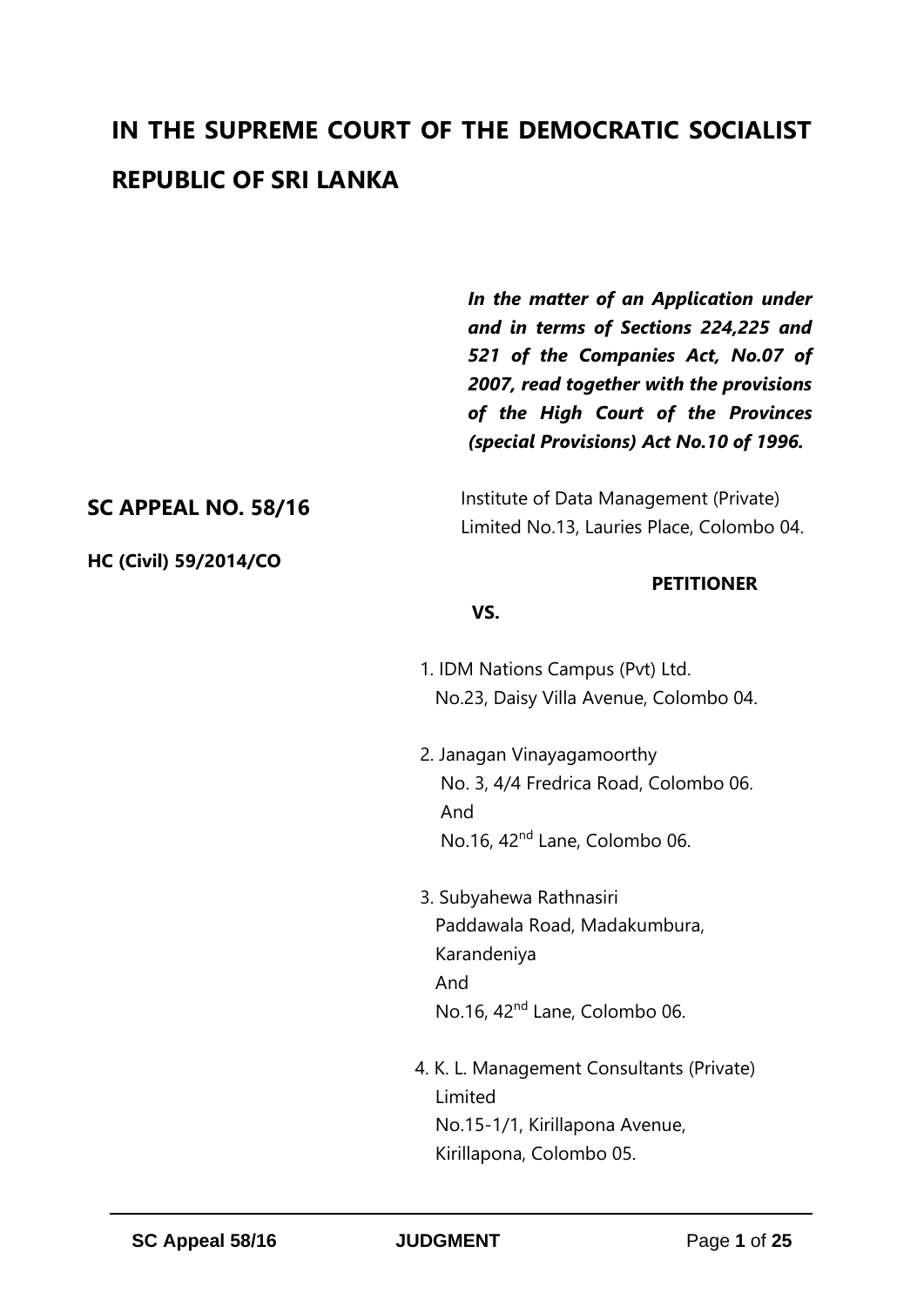5. IDM Nations Campus Lanka (Pvt) Ltd. No.15 Lauries Place, Colombo 04.

#### **RESPONDENTS**

And now between

 Institute of Data Management (Private) Limited No.13, Lauries Place, Colombo 04.

# **PETITIONER-PETITIONER**

- 1. IDM Nations Campus (Pvt) Ltd.
- No.23, Daisy Villa Avenue, Colombo 04.
- 2. Janagan Vinayagamoorthy No. 3, 4/4 Fedrica Road, Colombo 06. And No.16, 42nd Lane, Colombo 06.
- 3. Subyahewa Rathnasiri Paddawala Road, Madakumbura, Karandeniya And No.16,42nd Lane, Colombo 06.
- 4. K. L. Management Consultants (Private) Limited No.15-1/1, Kirillapona Avenue, Kirillapona, Colombo 05.
- 5. IDM Nations Campus Lanka (Pvt) Ltd. No.15 Lauries Place, Colombo 04.

#### **RESPONDENTS-RESPONDENTS**

*VS.* The state of  $\mathbf{V}$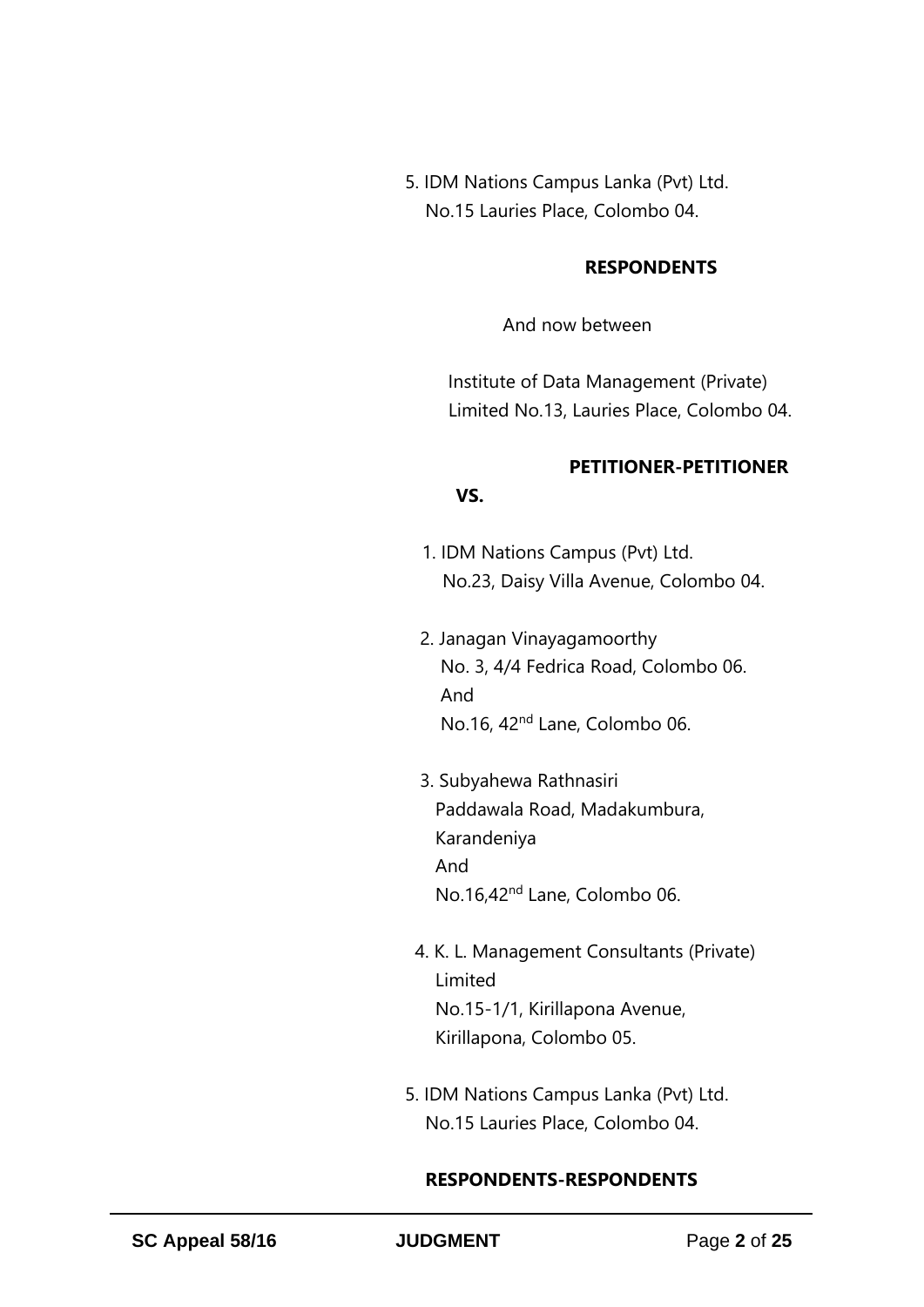# **BEFORE : B.P ALUWIHARE, PC, J. L.T.B DEHIDENIYA J. AND S. THURAIRAJA, PC, J**

**COUNSEL :** Dr. Harsha Cabral, PC, with Kushan Illangathilake and Sasheen Arsecularatna for the Petitioner – Petitioner

> Charaka Jayaratne and Amila Perera instructed by for the Respondent – Respondent

- **ARGUED ON :** 7 th August 2020.
- **WRITTEN SUBMISSIONS** : Petitioner on 10<sup>th</sup> August 2020 and 28<sup>th</sup> March 2016. Respondent on 10th August 2020 and 7th August 2020.
- **DECIDED ON** : 18<sup>th</sup> December 2020

## **S. THURAIRAJA, PC, J.**

#### **Introduction**

The Petitioner-Petitioner (hereinafter referred to as the "Petitioner") filed an application by Petition dated 15<sup>th</sup> December 2014 in the High Court of the Western Province Sitting in Colombo in the Exercise of Its Civil Jurisdiction (hereinafter referred to as the "High Court") against the Respondent-Respondent (hereinafter referred to as the "Respondent") for a claim of Oppression and Mismanagement under Section 224,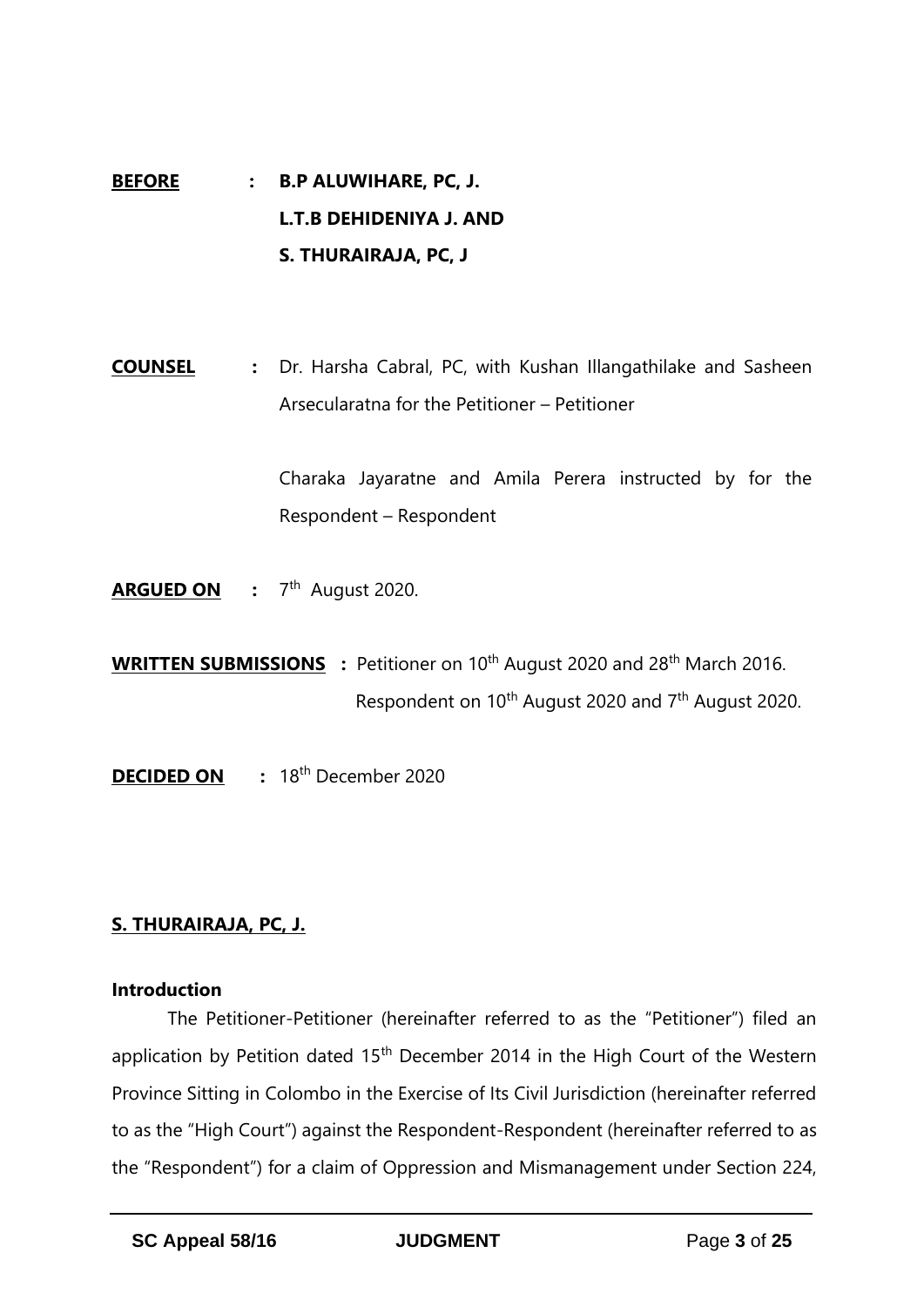225 and 521 of the Companies Act No.07 of 2007(hereinafter referred to as the "Companies Act"), seeking *inter alia* the granting of Interim Orders requested as prayed for in paragraph 32 of the Petition dated 18th December 2015.

Upon the parties making written submissions and subsequent oral submissions, the learned Judge of the Commercial High Court delivered an Order on 3rd December 2015 refusing to grant the Interim Orders sought by Petitioner based on laches on the part of the Petitioner.

Being aggrieved by the decision of the High Court, the Petitioner appealed to the Supreme Court seeking *inter-alia* the following reliefs;

- a) Grant the Petitioner Leave to Appeal against the Order of the Learned Judge of the High Court of the Western Province Sitting in Colombo in the Exercise of its Civil Jurisdiction dated 03rd December 2015, marked **'Y17'**;
- b) Set aside the Order of the Learned Judge of the High Court of the Western Province Sitting in Colombo in the Exercise of its Civil Jurisdiction dated 03rd December 2015, marked '**Y17'**;
- c) Issue Interim Orders as prayed for in prayers (j), (k), (l), (m), (n) and (o) of the Petition dated 15th December 2014 in the said action bearing No. HC (Civil) 59/2014 (Co).

Pursuant thereto, after hearing the Counsel for the parties on 11<sup>th</sup> March 2016 and  $14<sup>th</sup>$  March 2016, leave to appeal was granted precisely on the questions of law set out in paragraphs 38(c), (h) and (j) of the Petition namely;

c) The Learned Judge of the Commercial High Court has misdirected himself by failing to recognize that a duty to approach Court for relief against the affairs of a company being conducted in a manner oppressive to a shareholder and/or mismanagement does not arise until the commission of a series of acts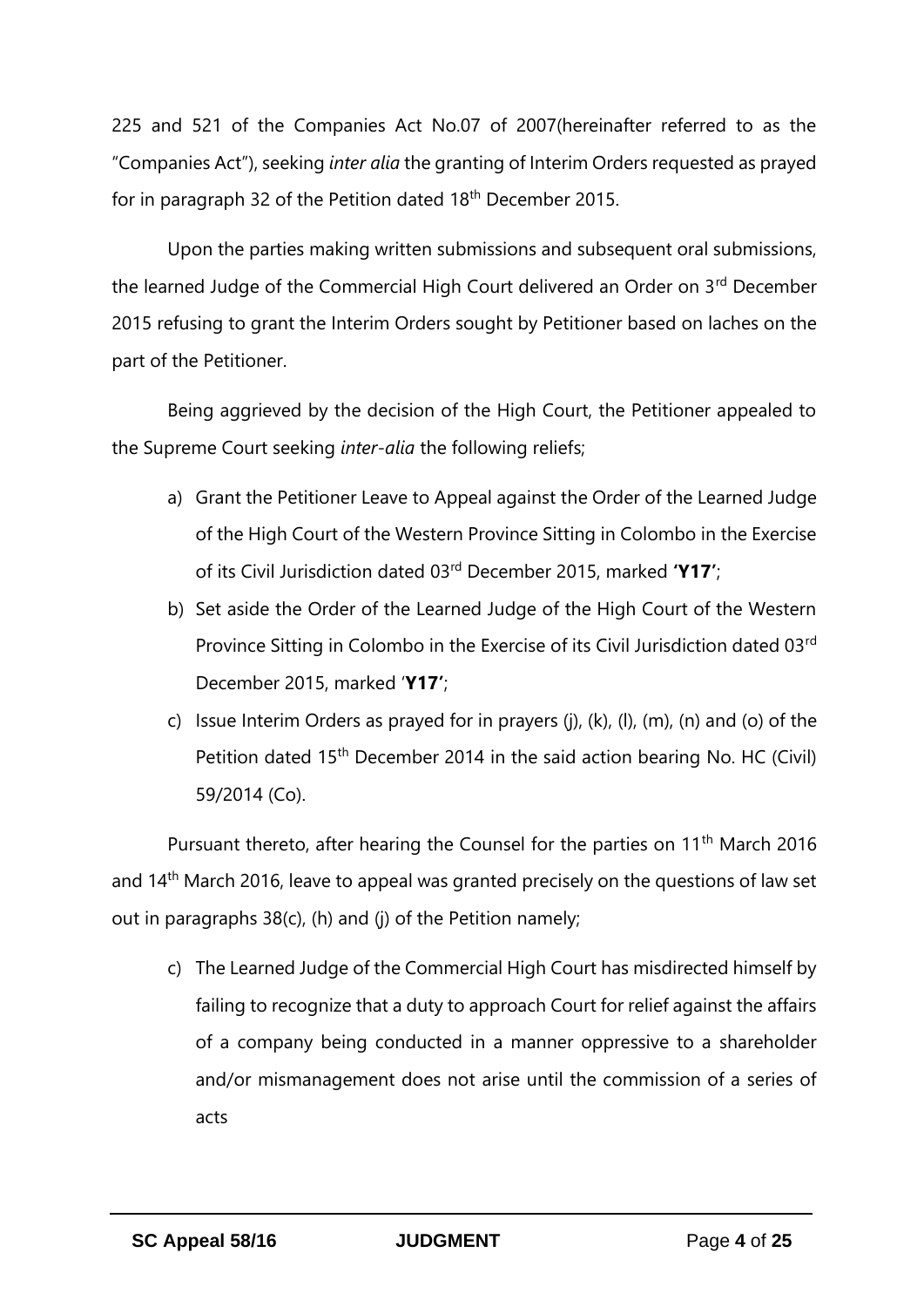- h) The Learned Judge of the Commercial High Court has misdirected himself by failing to consider the series of acts of oppression and/or mismanagement, in addition to the removal of said Dr. Bandusena Ranasinghe from being a Director of the 1st Respondent Company, referred to in the Petition and the entitlement of the Petitioner for the grant of the interim orders prayed for in the Petition on the basis thereof:
- j) The Learned High Court Judge has misdirected himself in failing to appreciate that the fundamental complaint of the Petitioner is that the affairs of the 1st Respondent Company have been conducted in a manner oppressive to the Petitioner and/or mismanaged and the interim orders are required for the protection of the interests of the 1st Respondent Company and the Petitioner as a minority shareholder thereof

Both parties have filed their written submissions and have advanced their oral arguments. I find it pertinent to set out the material facts of the case prior to addressing the questions of law before us.

#### **Background to this application**

The now Petitioner and now  $2<sup>nd</sup>$  Respondent are the two shareholders of the now 1<sup>st</sup> Respondent Company and each holds 50% of the issued shares thereof. The 2<sup>nd</sup> Respondent and now 3<sup>rd</sup> Respondent are currently Directors of 1<sup>st</sup> Respondent Company and the 4th Respondent is the Company Secretary. As the Petitioner is an artificial person, its interests as a 50% shareholder were represented in the Board of Directors by Director Dr. Bandusena Ranasinghe, who happens to be the Chairman of the Petitioner Company.

It is the Petitioners allegation that Dr. Bandusena Ranasinghe was irregularly and unlawfully removed from the Board of Directors of the 1<sup>st</sup> Respondent Company by the 2<sup>nd</sup> Respondent. The Petitioner submits Form 20 dated 31<sup>st</sup> January 2014, marked as 'Y6', in order to demonstrate that the Registrar-General of Companies was informed of such removal by the  $4<sup>th</sup>$  Respondent that the said Dr. Bandusena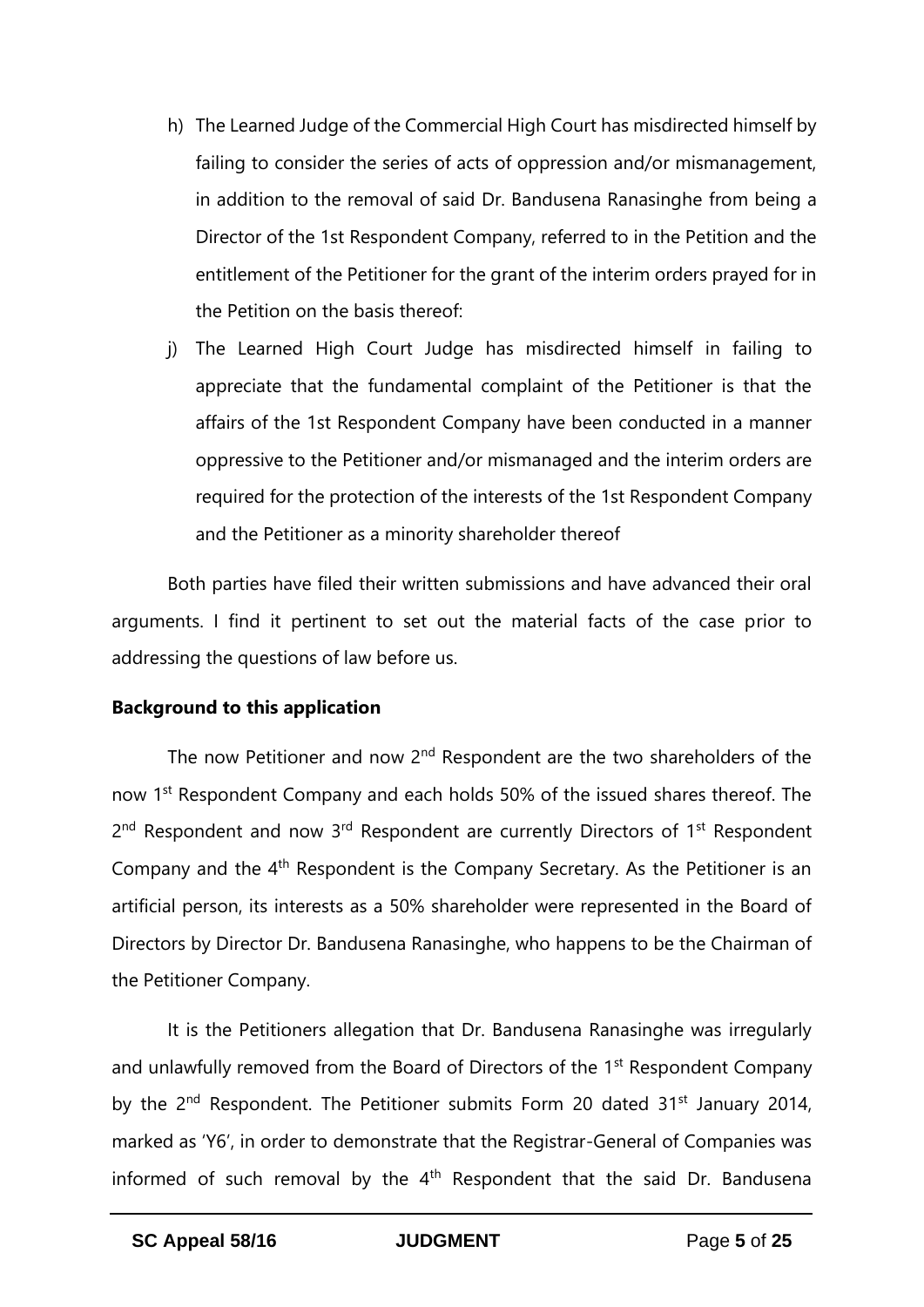Ranasinghe has resigned from the Board of Directors of the 1<sup>st</sup> Respondent Company on or around 10<sup>th</sup> October 2013. This document is signed by the 4<sup>th</sup> Respondent and mentions the 2<sup>nd</sup> and 3<sup>rd</sup> Respondents to be the remaining Directors of the company while the 4<sup>th</sup> Respondent remains as the Company Secretary. Form 20 is submitted as Section 223(2) of the Companies Act requires such document communicating the change of Directors.

However, The Respondents have failed to comply with the requirements of Section 223 as the Section states as follows:

*(2) The company shall ensure that notice in the prescribed form of—*

*(a) a change in the directors or the secretary of the company..*

 *is delivered to the Registrar for registration."* 

And further that:

*"(3) A notice under subsection (2) shall—*

*(a) specify the date of the change;*

*(c) be delivered to the Registrar within twenty working days of—*

*(i) the change occurring, in the case of the appointment or resignation of a director or secretary;"*

Additionally, Form 20 in itself, as evidenced by 'Y6', states at the end of the 2<sup>nd</sup> page the following:

*"Notice should be delivered to the Registrar of Companies, within 20 working days of the change occurring"*

'Y6' mentions the  $10<sup>th</sup>$  of October 2013 to be the date Dr. Bandusena Ranasinghe ceased to hold office. Taking public holidays in the year 2013 into account, the 20 working days would elapse on or around the 8<sup>th</sup> of November 2013. Despite this, the document 'Y6' was only submitted to the registrar on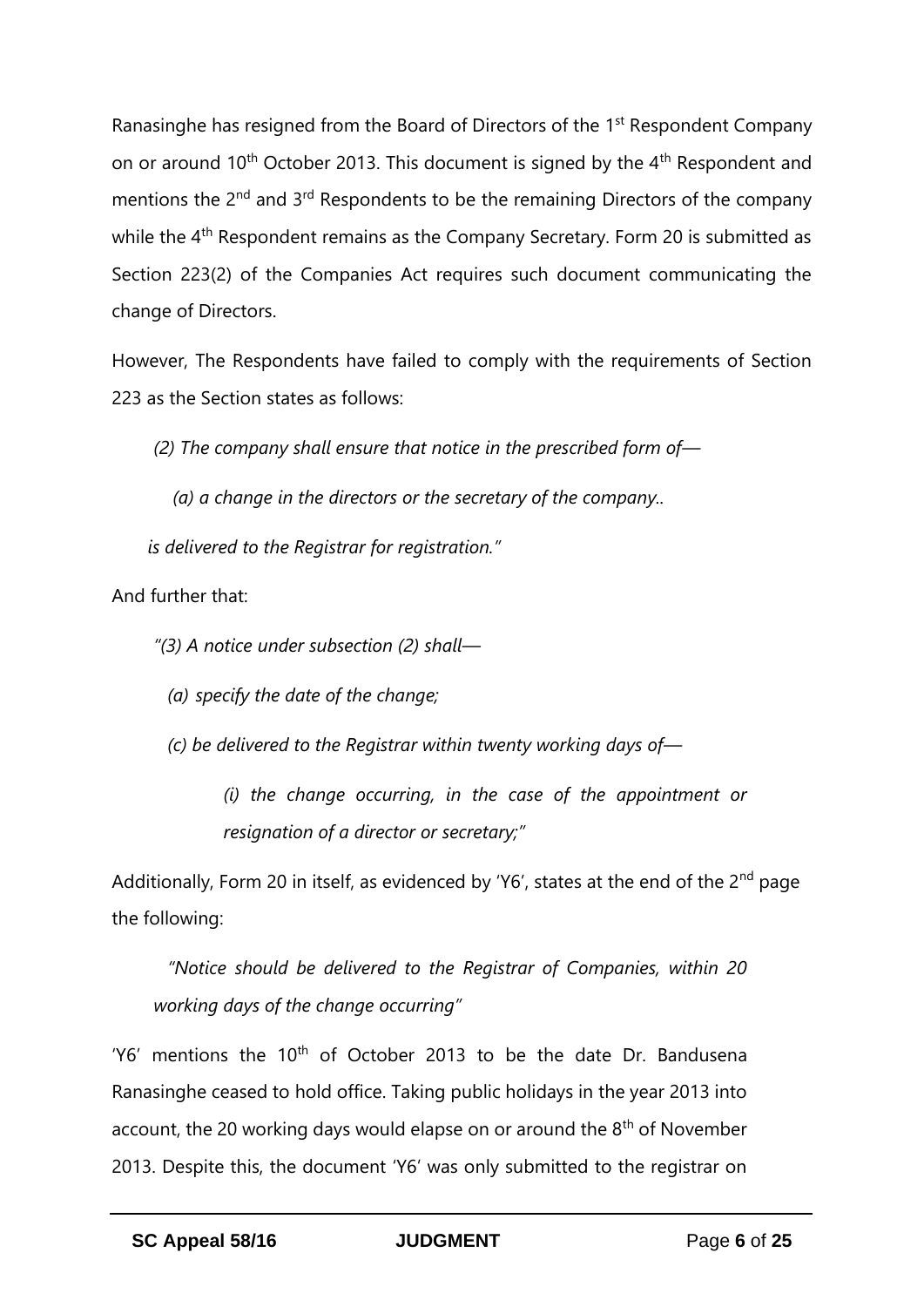the 31<sup>st</sup> of January 2014, after well over 3 months of the purported date of Resignation. If Form 20 were to be an authentic document as the Respondent insists, the  $1<sup>st</sup>$  - 4<sup>th</sup> Respondents would be liable to pay a fine upon conviction as stated in 223(3) as follows:

*(4) Where a company fails to comply with this section—*

*(a) the company shall be guilty of an offence and be liable on conviction to a fine not exceeding one hundred thousand rupees; and* 

*(b) every officer of the company who is in default shall be guilty of an offence and be liable on conviction to a fine not exceeding fifty thousand rupees.*

The above inconsistency by the Respondents' negligence is rather ironic as it is the Respondent in this case that wishes to continue to emphasize the importance of delay and timeliness in following procedure. Further, there is no evidence before this court to believe that the Registrar of Companies has taken any action regarding the above violation of Section 223.

Further, it must be noted that despite Article 8 of Articles of Association requiring an appointment of a director to be made in replacement of Dr. Bandusena Ranasinghe in order to represent the interests of the Petitioner, the annexed Form 20 in itself does not make any replacement and there have been no further steps taken by the 2<sup>nd</sup>,3<sup>rd</sup> or 4<sup>th</sup> Respondent to make such replacement. For this reason, there are no directors representing the interest of the Petitioner in the 1<sup>st</sup> Respondent company as at present.

In order to contest Form 20, the Petitioner submits the Annual Return Form of the 1<sup>st</sup> Respondent Company filed as at 31<sup>st</sup> December 2013 (marked as 'Y3', signed by Dr. Bandusena Ranasinghe, the 2<sup>nd</sup> Respondent and 3<sup>rd</sup> Respondent.) Additionally, the Petitioner also files a cheque signed by Dr. Bandusena Ranasinghe dated 21<sup>st</sup> November 2013 marked 'Y7a' and the Bank Statement indicating the realization of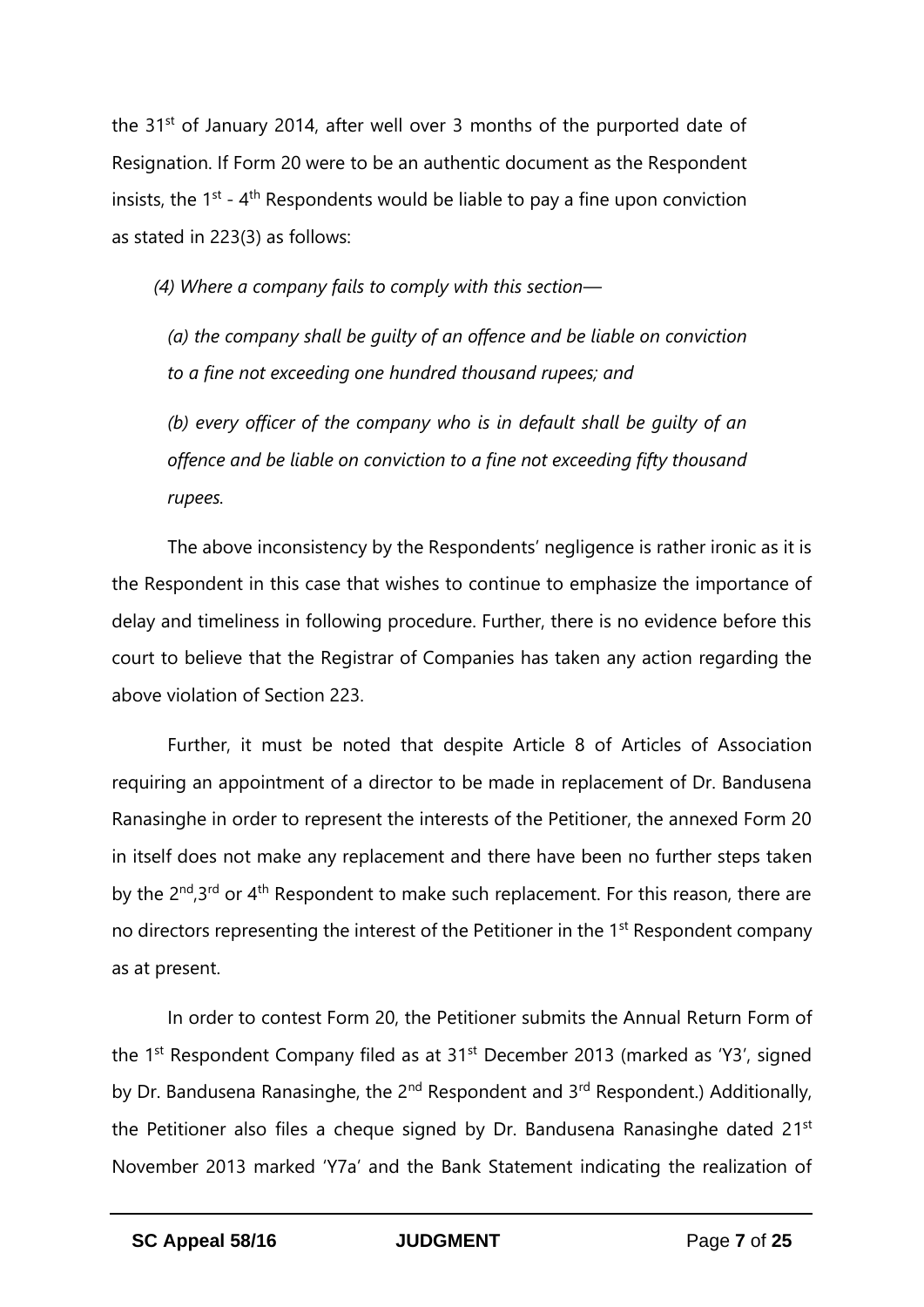specified cheque, annexed as 'Y7b' in order to demonstrate that Dr. Bandusena Ranasinghe had not resigned as indicated by Form 20. Additionally, the Petitioner alleged the existence of a fraudulent letter, which was the basis of Form 20 in the instant case, however it must be noted that the Petitioner has not taken any steps to produce such a letter.

The Petitioner also submits a letter dated  $1<sup>st</sup>$  July 2014 annexed as 'Y9', sent by the said Dr. Bandusena Ranasinghe and Mr. Darshana Srinath Ranasinghe (The second shareholder of the Petitioner company along with Dr. Bandusena Ranasinghe), denying that the said Dr. Bandusena Ranasinghe resigned as a Director of the 1<sup>st</sup> Respondent Company and without prejudice thereto, nominating three persons including the said Dr. Bandusena Ranasinghe, to be appointed to the Board of Directors of the 1<sup>st</sup> Respondent Company in terms of Article 8(B)(I) of the Articles of Association of the 1<sup>st</sup> Respondent Company (as indicated in document annexed as 'Y4(b)' )

The  $2^{nd}$  Respondent has proceeded to incorporate a company (the  $5^{th}$ ) Respondent) under the name of "IDM Nations Campus Lanka (Pvt) Ltd" of business registration number PV98554, incorporated on 13<sup>th</sup> May 2014 (Form 18 annexed as 'Y10b'), with the  $2^{nd}$  Respondent as the sole shareholder, the  $2^{nd}$  and  $3^{rd}$  Respondent as Directors and the 4<sup>th</sup> Respondent as Company Secretary (as mentioned in Form 1 annexed as 'Y10a' and Form 18 annexed as 'Y10b' respectively).

Subsequently, the Petitioner has submitted a letter dated  $6<sup>th</sup>$  June 2014 (annexed as 'Y11(a)') to the Registrar of Companies bringing to attention the concerns of the Petitioner in the incorporation of the 5<sup>th</sup> Respondent Company, requesting for the Registrar of Companies to not permit the incorporation of the 5<sup>th</sup> Respondent. Thereafter, the Registrar of companies has responded directing the Petitioner to file an action by letter dated  $30<sup>th</sup>$  June 2014 annexed as 'Y11(b)', following which the Petitioner has preferred to the Commercial High Court by petition dated 15<sup>th</sup> December 2014, leading to the action bearing No. HC (Civil) 59/2014 (CO).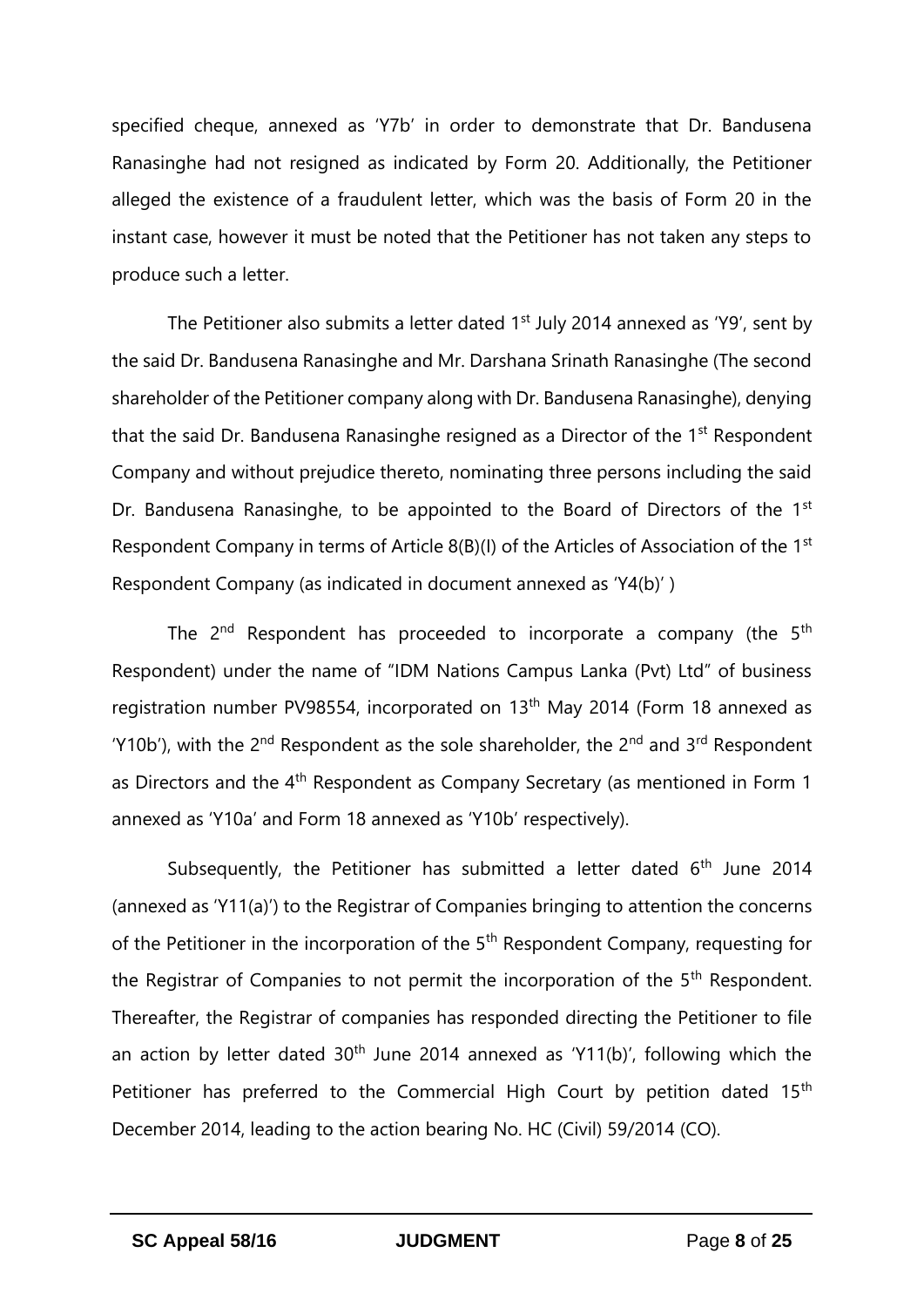The learned Judge of the High Court discussed the matter of Form 20 as the act upon which the petition is based and issued an Order dated 03rd December 2015 refusing the grant of interim orders for the reason of laches on the part of the Petitioner, in having delayed approximately 5 months in approaching the court, deeming such delay to be unjustified and unreasonable.

The learned Judge also relies on the conduct of the Petitioner in failing to exercise the remedy available under Section 483 of the Companies Act, in not having made a complaint to the Police or the Registrar of Companies to obtain an order by a Magistrate for the inspection or production of the suspected document alleged by the Petitioner, when the Act expressly provides this remedy for such offence as is alleged by the Petitioner.

Thereafter, the Petitioner has made an application to the Supreme Court by way of petition dated 18<sup>th</sup> December 2015 and I hereby address the questions of law abovementioned as follows:

#### **Oppression and mismanagement.**

The Petitioner makes claims under Section 224 for Oppression, Section 225 for Mismanagement whilst seeking for relief under Section 521 of the Companies Act. In the matter of oppression, Section 224 of the Companies Act reads as follows:

*"(1) Subject to the provisions of section 226, any shareholder or shareholders of a company who has a complaint against the company that the affairs of such company are being conducted in a manner oppressive to any shareholder or shareholders (including the shareholder or shareholders with such complaint) may make an application to court, for an order under the provisions of this section.*

*(2) Where on any application made under the provisions of subsection (1), the court is of the opinion that the affairs of a company are being conducted in a manner oppressive to any shareholder or shareholders of*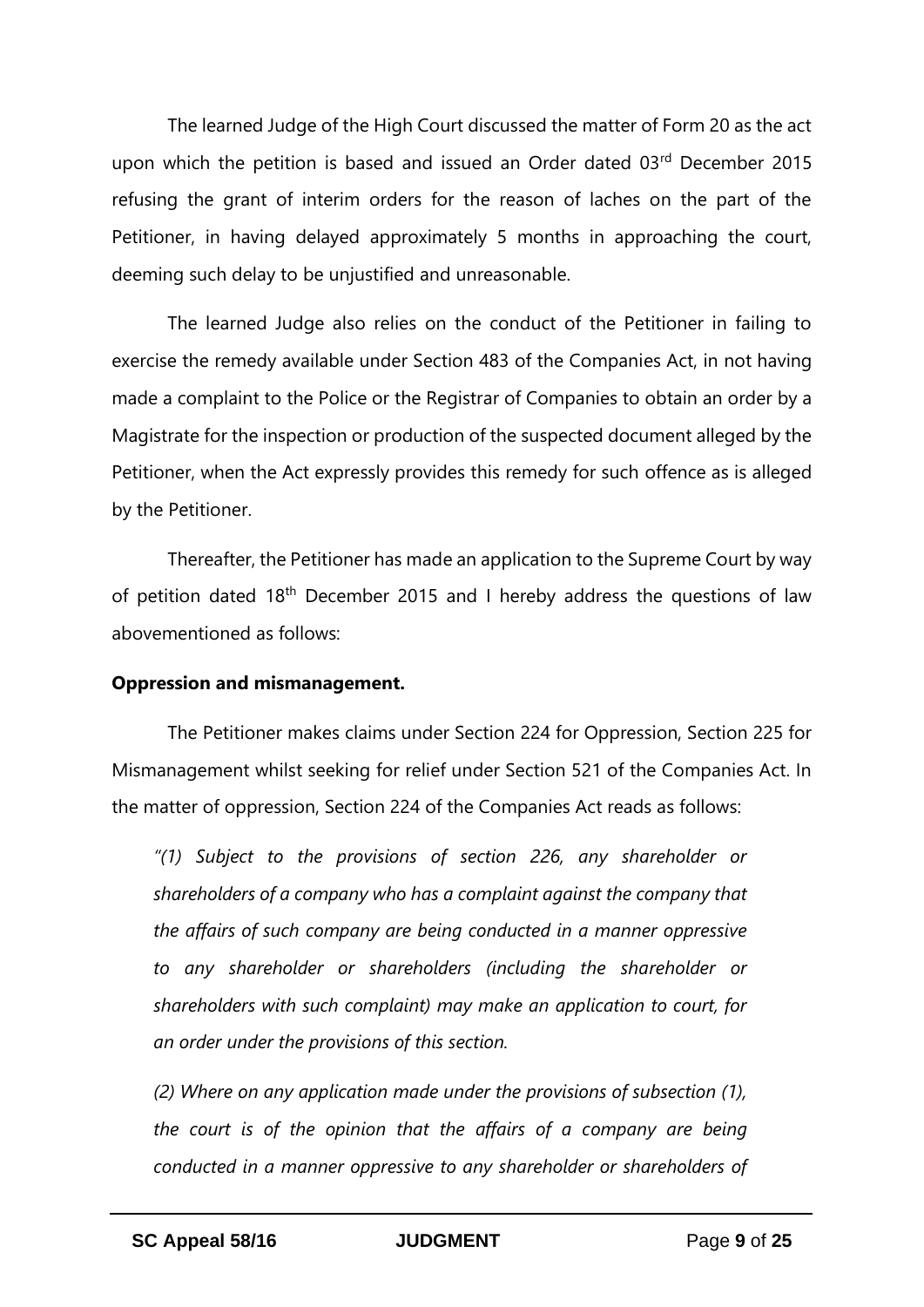*the company, the court may with a view to remedying the matters complained of, make such order as it thinks fit.*

*(3) Pending the making by it of a final order, the court may on the*  application of a party to the proceedings, make an interim order which it *thinks is necessary for regulating the conduct of the company's affairs, upon such terms and conditions as appear to it to be just and equitable. The provisions of section 521 shall apply to any interim order made hereunder."*

The provisions for Oppression were introduced in order to allow for the protection of Shareholders and it entitled them as of a right, to be treated without oppression as a right, regardless of whether they are minority shareholders. The need for such a remedy was made apparent by the increasing number of claims for winding up based on prejudicial conduct against shareholders despite companies being solvent, as it was the only remedy available to shareholders when faced with such difficulty. It was observed that this position was detrimental to the interests of all parties involved given the finality in the recourse of winding up. Thus is 1948 it could be seen that the United Kingdom (UK) was compelled to introduce a satisfactory remedy that incorporated the long-term interests of both the shareholders and company by providing justice and continuity respectively despite the oppressive conduct in issue. Further, such remedy allowed a shareholder to approach the courts in the event the majority shareholders deviated from the best interests of the company

Section 210 of the UK Companies Act 1948 introduced a provision for Oppression whereby members of a company were to make an application to court in the event of oppressive conduct. This was less drastic and allowed courts to offer a large range of remedies as it was to be what was deemed just and equitable by the Courts. Upon its introduction in the United Kingdom, such remedy was considered to be novel, however, the judgements of the UK courts and the 1948 legislation laid the framework countries were to follow in the years to come. For instance, in the case of **Scottish Co-**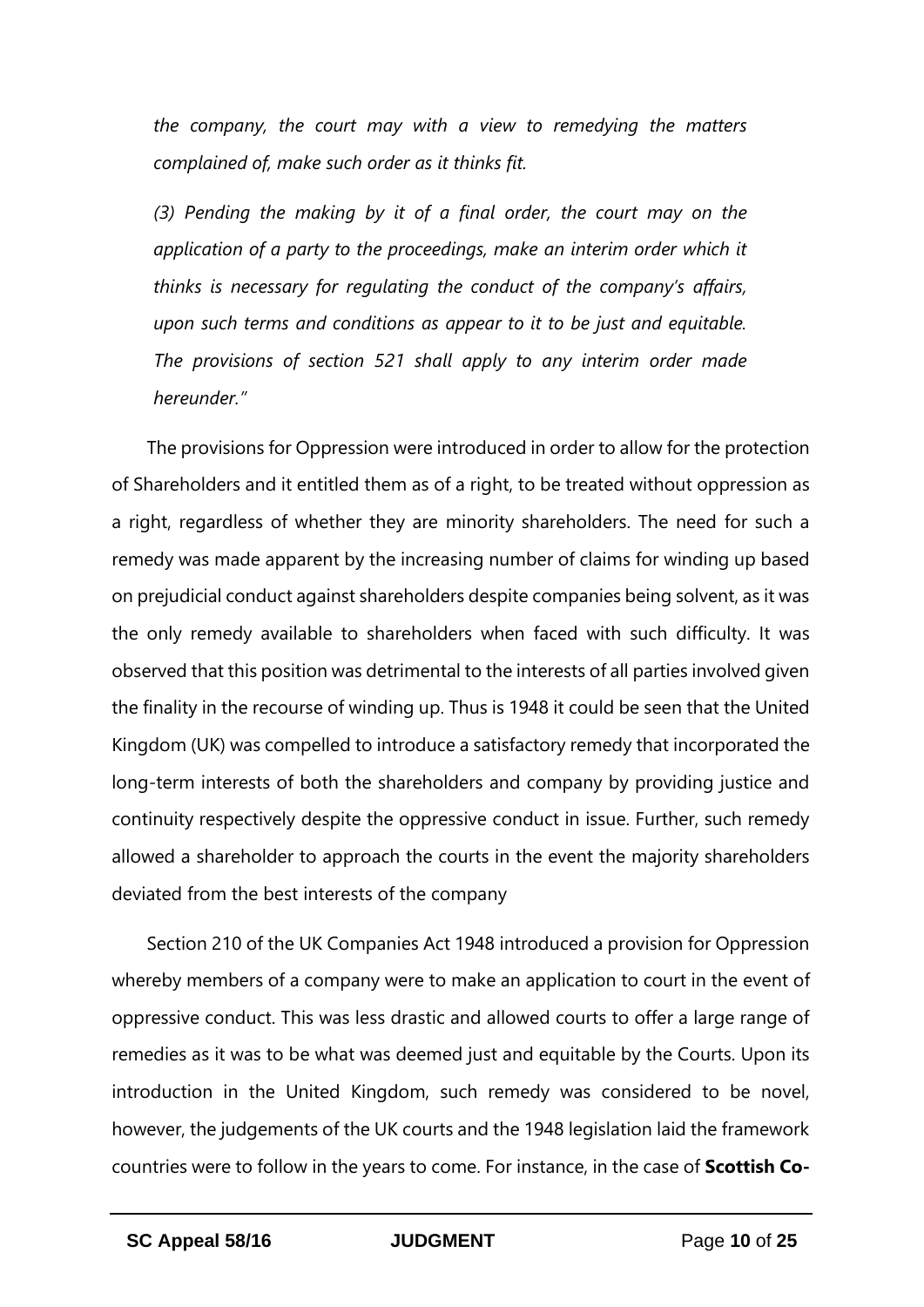**op Society v Meyers 1959 AC 324** it was considered that the question was not one of whether the shareholder had been oppressed, but rather whether the "affairs of the company had been conducted oppressively". This approach was adopted by both India and the Sri Lanka.

India not only recognized Oppression but introduced a provision for 'mismanagement' through the 1956 Act. This did not have a counterpart in the UK legislation. Sri Lanka followed suit by enacting the Companies (Amendment) Act No.15 of 1964 and introduced the provisions for Oppression and Mismanagement based on the Indian Companies Act, which was framed as alternative remedies to winding up. Subsequently, the Companies Act no. 17 of 1982 carried forward the provisions of oppression and mismanagement while approaching the remedies as a means of recognizing and addressing the rights of shareholders, granting general powers to Courts to remedy such conduct, as opposed to alternatives to winding up under the previous regime.

In this backdrop, when the Companies Act no.7 of 2007 came into being, the provisions were retained unaffected by the change in the UK as the Companies Act 2007 diverted from following the UK legislation. The alteration in phrasing of the provision for Oppression from the word "oppression" to "unfairly prejudiced" following the Companies Act 1980 under the UK law did not faze law makers in Sri Lanka in adopting the express words Oppression and Mismanagement as part of the Companies Act in 2007.

Thus, in light of the current position in the UK, it is appropriate to refer to the jurisdiction of India which retains the concept of *"Prevention of Oppression and Mismanagement*" in their current Companies Act of 2013.

Section 225 of the 2007 Companies Act in relation to Mismanagement reads: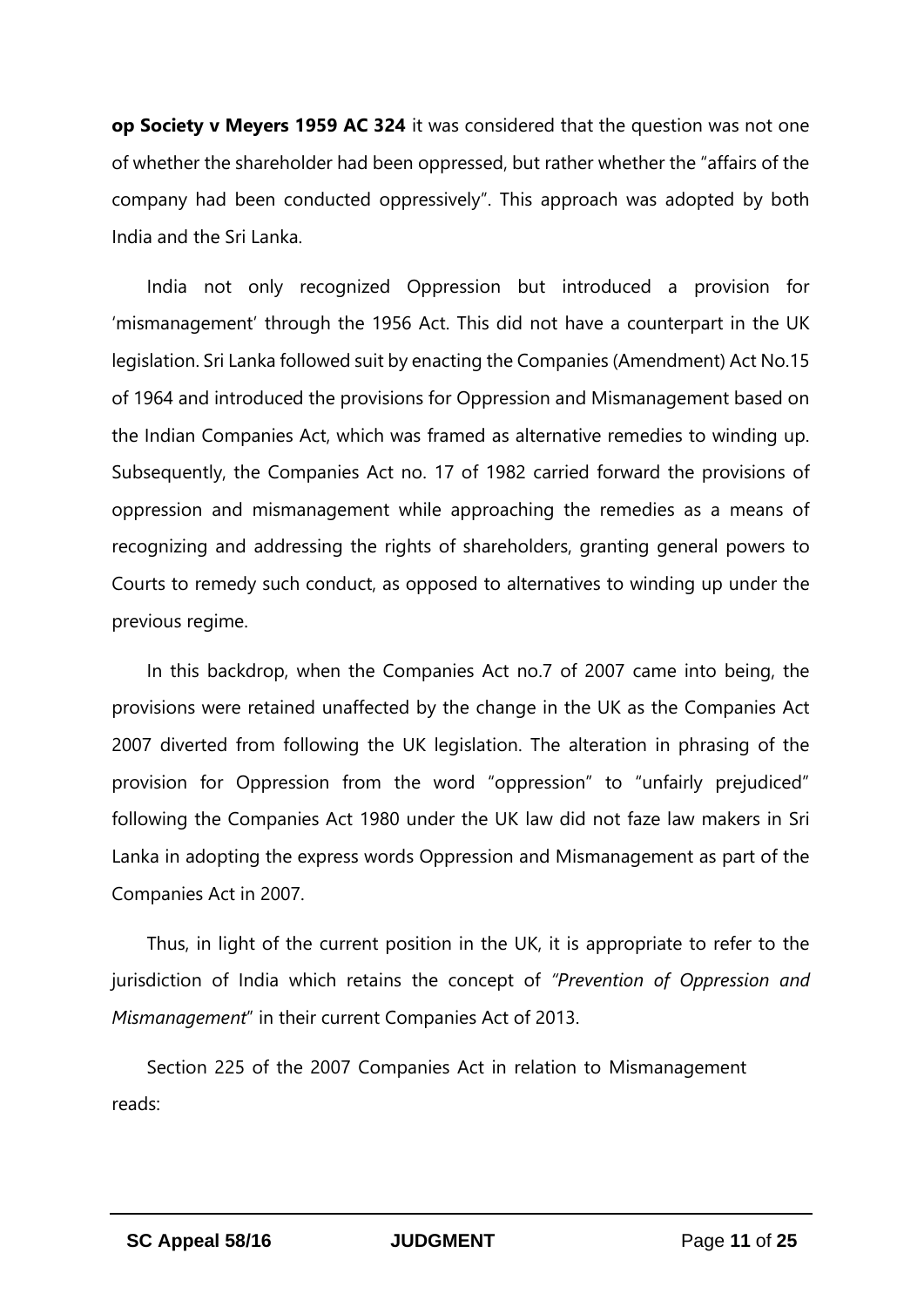" *(1) Subject to the provisions of section 226, any shareholder or shareholders of a company, having a complaint—*

*(a) that the affairs of the company are being conducted in a manner prejudicial to the interests of the company; or* 

*(b) that a material change (not being a change brought about by or in the interest of any creditors, including debenture holders or any class of shareholders of the company) has taken place in the management or control of the company, whether by an alteration in its board of directors or of its agent or secretary or in the constitution or control of the firm or body corporate acting as its agent or secretary or in the ownership of the shares of the company or in any other manner whatsoever, and that by reason of such change it is likely that the affairs of the company may be conducted in a manner prejudicial to the interests of the company, may make an application to court for an order under the provisions of this section."*

It is important to note the distinction between Sections 224 and 225. Section 224 concerns acts oppressive towards shareholders whilst the focus of Section 225 is the Company itself. Further, there are two limbs to Section 225, namely whether the affairs of the company are being conducted in a manner prejudicial to the interests of the company as well as changes to board structure that affects or is likely to affect conduct in such a prejudicial manner.

The second subsection recognizes the power of court to make such order as may be suitable for the circumstances of each application if the court deems oppression exists.

However, the third subsection is of importance in terms of this instant case as it recognizes the power of courts to issue interim Orders in line with Section 521 in lieu of a pending decision, in order to regulate conduct "*upon such terms and conditions as appear to it to be just and equitable."* Thus, this Court is empowered to decide upon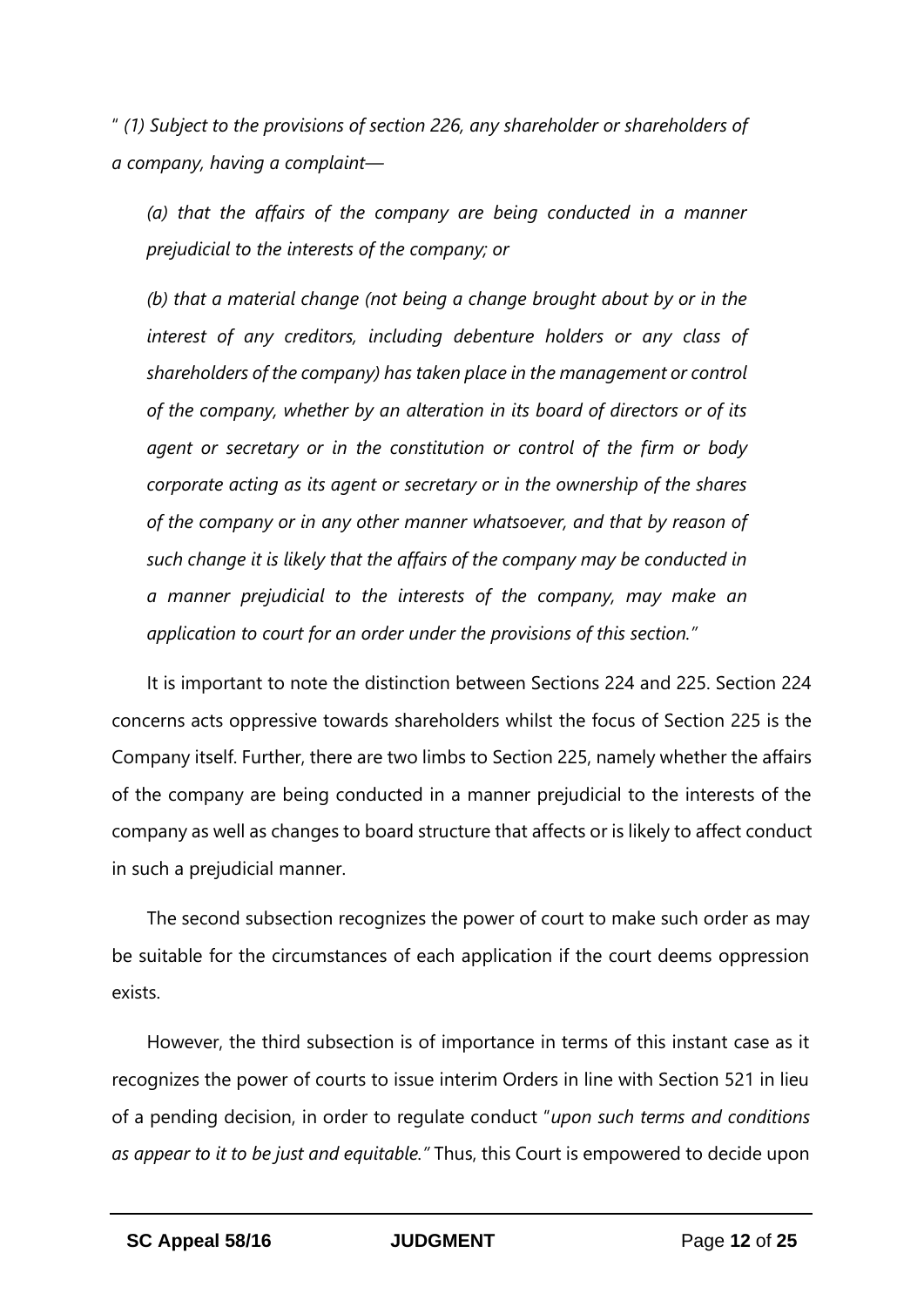this matter of the issuance of Interim Orders prayed for under Sections 224,225 and 521.

Further, it is uncontested that the Petitioner fulfills the requirement of Section 226 and is thereby entitled to make such application for claims of Oppression and Mismanagement in exercising his rights as a shareholder of the  $1<sup>st</sup>$  Respondent Company.

While there is no specification in the provision, it is generally accepted practice that an isolated act of oppression does not entitle a shareholder to make an application to the Court for relief on the basis that the affairs of a company are conducted in a manner oppressive to a shareholder of a company. Rather, a series of such acts of oppression are required for a shareholder to be entitled to make such application to Court.

This is substantiated by the case of *Needle Industries (India) Ltd v Needle Industries Newey (India) Holding Ltd. AIR 1981 SC 1298* in which The Supreme Court of India took the view that:

*"An isolated act, which is contrary to law, may not necessarily and by itself support the inference that the law was violated with a mala fide intention…But a series of illegal acts following upon one another can, in the context, lead justifiably to the conclusion that they are a part of the same transaction, of which the object is to cause or commit the oppression of persons against whom those acts are directed"*

In the United Kingdom, the interpretation afforded to Section 210 of the English Act of 1948, the final English Company Act to use the express word "oppression", was of a much narrower scope, as opposed to the broader phrasing "unfairly prejudicial" adopted in 1980 and used as at present in the Companies Act 2006 in Section 994 and 995. For an application for a claim of oppression under the former Act, it was insufficient to put forward a singular isolated incident.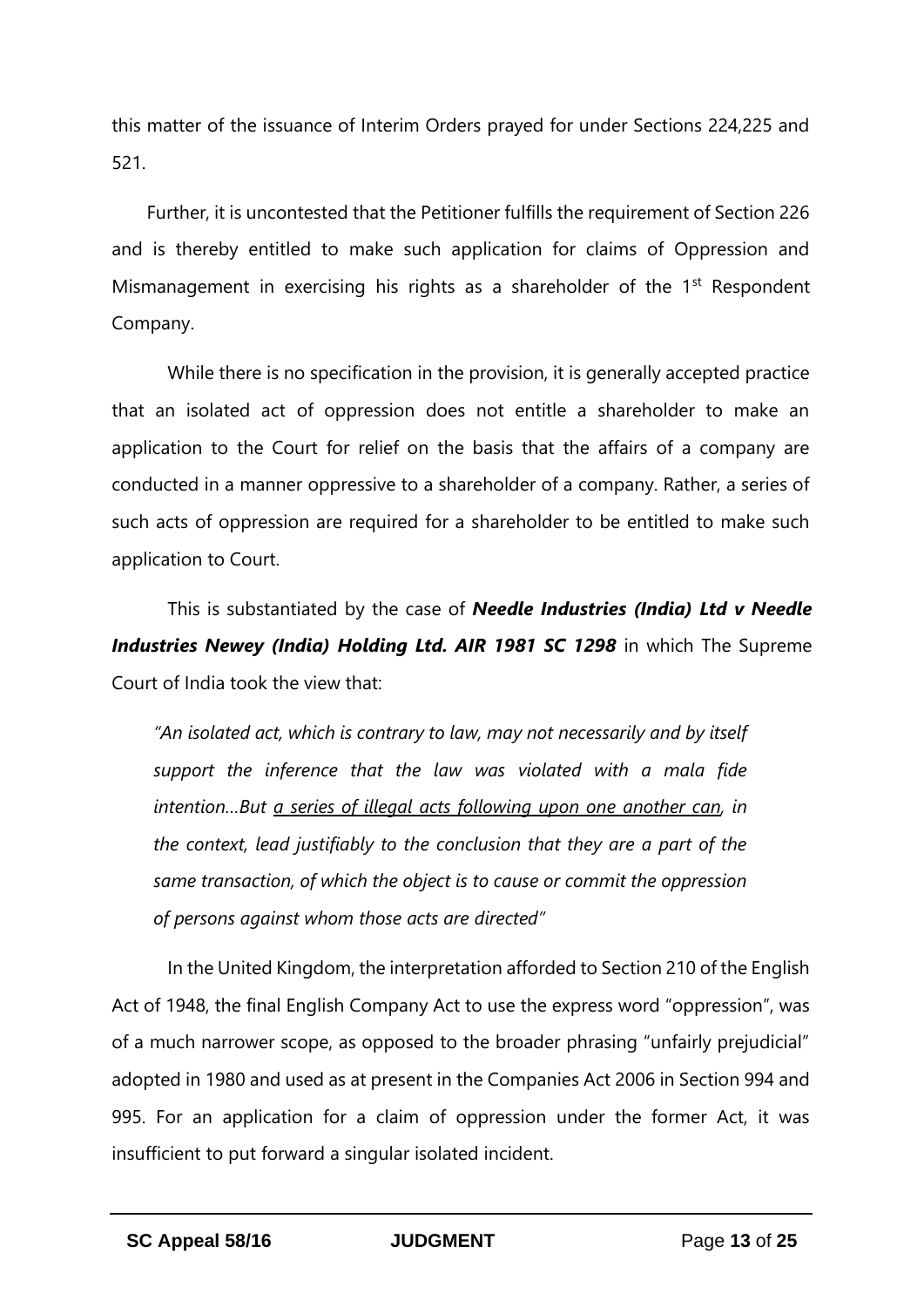Relying on the leading treatise of **Company Law by Dr. Kang-Isvaran and Wijayawardane**, that the Respondent themselves rely on in their written submissions, **page 517 reads thus,**

*"Early decisions of court expressed the opinion that isolated acts or an act of the past cannot be challenged under the rubric of 'oppression'. This view was criticized both in England and India as being too "onerous"."*

This cannot be construed to mean that an isolated incident is sufficient. On the contrary, it is accepted in UK, India and Sri Lanka that whilst an isolated incident is insufficient, there must in the least, be sufficient events that may be considered as part of a continuing series of events, accumulating to a continuing story leading to the date of Petition, even if there are no multiple disconnected events.

This is supported in the case of *S. P. Jain vs Kalinga Tubes Ltd on 14 January, 1965 AIR 1535* in which Justice K Wanchoo held the following:

*"There must be continuous acts on the part of the majority shareholders, continuing up to the date of the petition, showing that the affairs of the company were being conducted in a manner oppressive to some part of the members."*

It must be noted that unlike the jurisdictions of India or the United Kingdom, Sri Lanka does not have as an extensive or comprehensive guide of interpretation that may be followed in instances of Oppression and Mismanagement. Udalgama J in *Ratnam and others v Jayathileka (2002) 1 Sri LR 409* supported this stance. He went on to state that:

*"when all the events are considered as part of the continuing story as opposed to an individual event in isolation, that on a balance of probability the affairs of the company appears to have been conducted in a manner oppressive to the respondent"*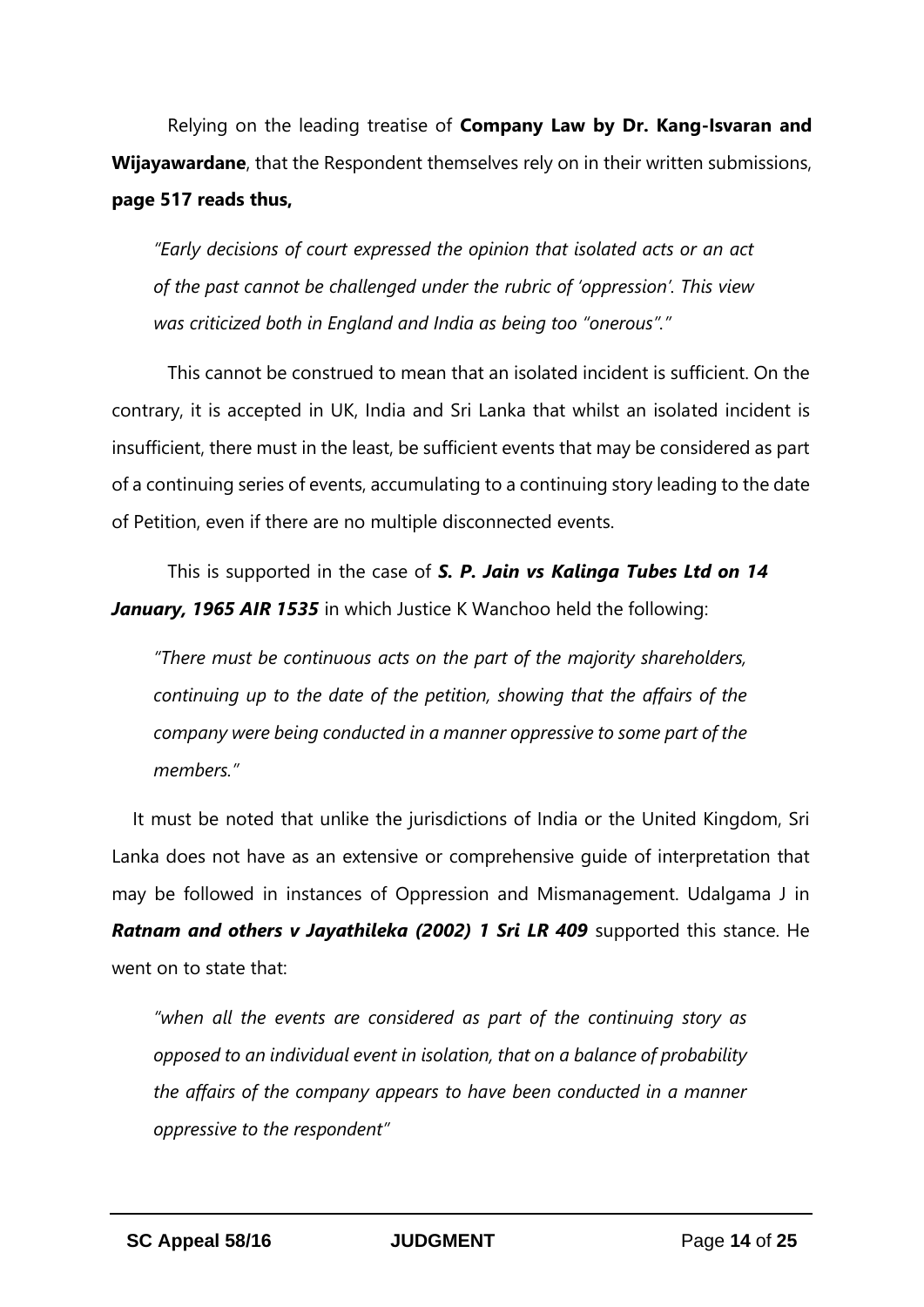Justice Udalgama arrived at this conclusion after being influenced by the definition of the term oppression as given in the case of **Re Harmer Ltd [1958] 3 All ER 689** where the courts held that the oppression includes acts or conduct which are 'burdensome', 'harsh' and 'wrongful'. Further it could also be seen that as proposed by the Australian courts in **Re Bright Pine Mills Pty Ltd [1969] VR 1002** oppression could also be by inertia. In this case it was seen that the directors ignored business opportunities the company could have taken up so that another business in which they were interested could take advantage of them.

The view taken by the Court of Appeal in the Ratnam case is correct as they have recognized that oppression could not be an isolated act but one that is part of a continuing story. It could also be seen that such an inactivity for it to be a considered as oppression as envisaged by the Companies Act. This ensures that all acts must be considered collectively and no act of oppression is disregarded based on a scale of importance relative to the other acts of oppression present, while allowing for a holistic view on the entirety of the circumstances surrounding any given case, as opposed to focusing on a singular act.

Thus, it is established law that a singular isolated occurrence does not always fulfill the threshold required for a claim of oppression and I will continue to uphold this view. The requirement is such that there must be a series of which are caused by acts at the very least which are burdensome, harsh, wrongful and/or due to an inactivity.

Upon examination of the facts and circumstances of this case, I am of the opinion that there exists a *prima facie* case established by the Petitioner, upon examination of evidence, based on a series of events amounting to oppression against the Petitioner as a Shareholder and this conduct appears to amount to multiple acts of Mismanagement of the company as provided for by Section 224 and 225 respectively.

As submitted, the Articles of Association of the 1<sup>st</sup> Respondent Company dated  $27<sup>th</sup>$  June 2011 annexed as 'Y4(b)' was amended on  $7<sup>th</sup>$  March 2013 by way of board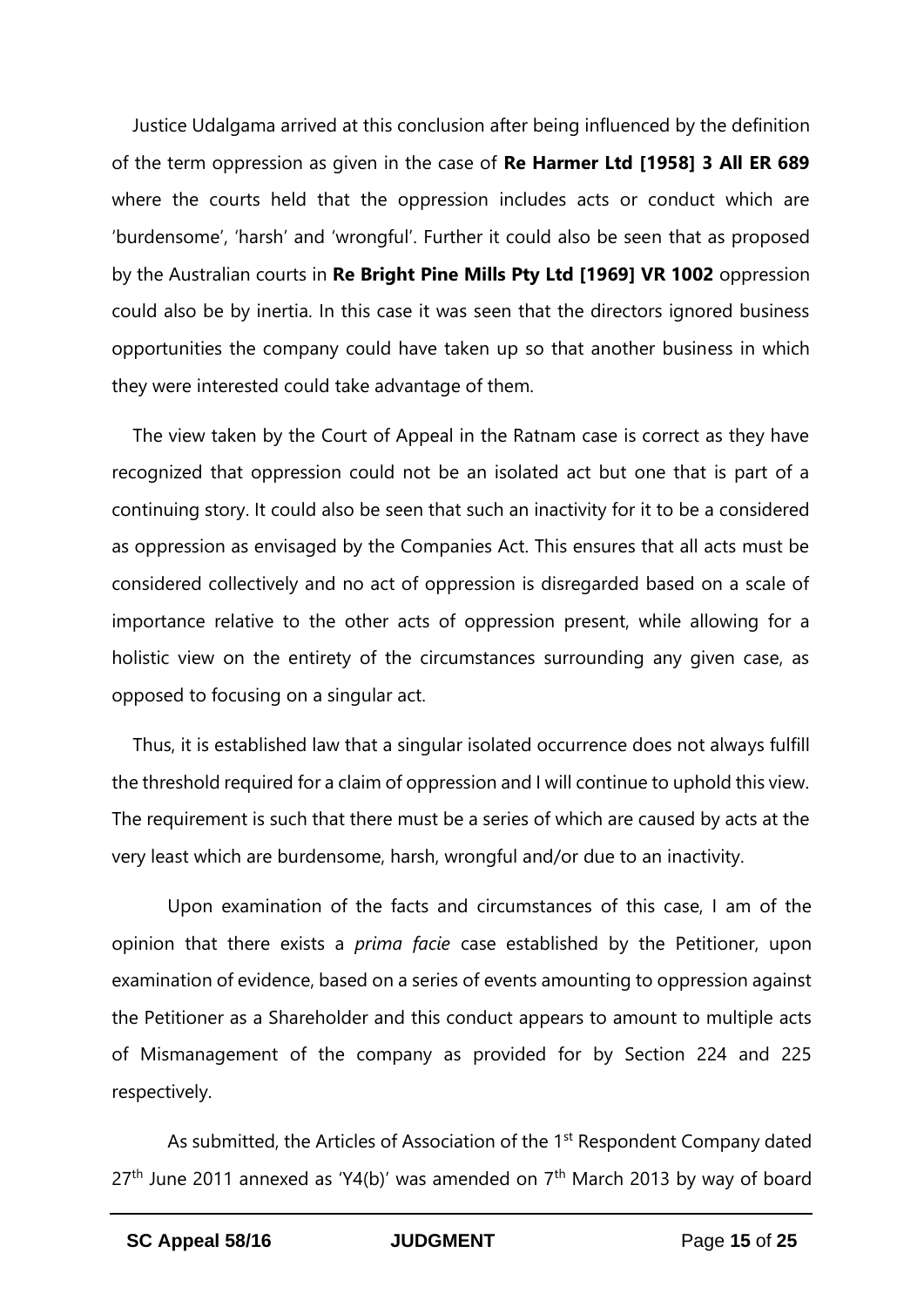resolution on 5th March 2013, in regards to which the Registrar of Companies has been informed by Secretary of company, the  $4<sup>th</sup>$  Respondent, by Form 39 on 14<sup>th</sup> March 2013. It is observed that while the resolution is titled as being "on 5<sup>th</sup> March, 2013 at 11:00 am", the Company Secretary has signed, filed and dated the document at the footer as "Colombo, Dated: 7<sup>th</sup> March, 2012". Following the amended Articles of Association and the Companies Act No.7 of 2007, breaches would arise, should the conduct be proven upon further investigation by the High Court.

Firstly, the matter of the alleged fraudulent Form 20, should it be so proven, would amount to an act of Oppression against the Petitioner as a shareholder. Secondly the non-appointment of a director following the removal of resignation in order to represent the interests of the 50% shareholder would amount to oppression against the Petitioner and Mismanagement prejudicial to the interests of the company. Further, this is a violation of Article 8(A)(I) of the amended Articles of Association as it requires for a Director of Group "A" to be appointed at the capacity of Chairman/Deputy Chairman of the 1<sup>st</sup> Respondent company. Non-compliance with this would, in essence, amount to a violation of Section 188 of the Companies Act by the 2<sup>nd</sup> and 3<sup>rd</sup> Respondent as well as violation of Section 16 of the Companies Act.

Additionally, it is a requirement of Article 8(G) (III) to promptly inform the bank of any changes to authorized signatures. If such requirement is complied with, the resignation is questionable given a cheque dated 11th November 2013, signed by both Dr. Bandusena Ranasinghe and the  $2<sup>nd</sup>$  Respondent (annexed as 'Y7(a)') has been realized as according to the ordinary conduct of business (refer to document annexed as 'Y7(b)'), allowing for the impression that the signature continued to be an authorized signature.

Finally, the incorporation of the 5<sup>th</sup> Respondent Company bearing a name, logo and business activities largely similar to the 1<sup>st</sup> Respondent company, the diversion of business from the 1<sup>st</sup> Respondent company to the 5<sup>th</sup> Respondent company and the confusion caused by the above to the general public, must all be assessed as acts of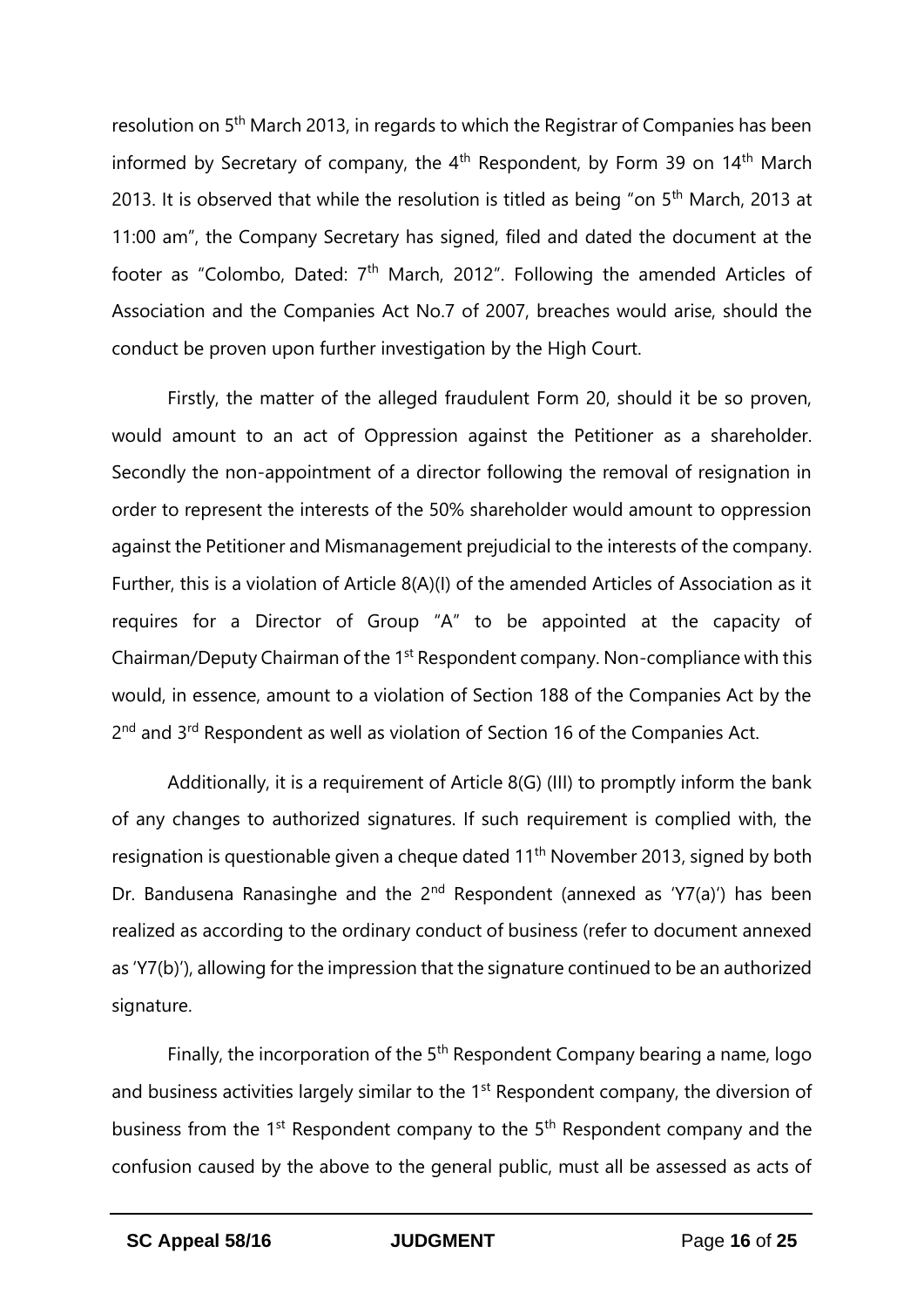mismanagement given that each of the above is detrimental to the 1<sup>st</sup> Respondent Company.

For reasons inclusive of the above concerns, the Petitioner has sufficiently established a *prima facie* case based on multiple acts of alleged oppression and mismanagement, leaving reason for this court to consider the questions of law and interim orders as prayed for by the Petitioner.

In the judgement by the learned High Court judge, reference is only made to a single act of oppression of the alleged forceful removal of Dr. Bandusena Ranasinghe. Therefore, I direct the High Court to revisit this matter paying due attention to the existence of a series of claims of oppression and mismanagement.

#### **Laches**

The learned High Court judge has set aside the petition based on laches on the part of the Petitioner based on the delay of a period of approximately 5 months between the Petitioner being directed to approach the court by letter dated 30<sup>th</sup> June 2014 ('Y11(b)') and the Petition dated  $15<sup>th</sup>$  December 2014 in the High Court. However, the source of any requirement of promptness or a period of time within which a claim must be made is not made clear in the judgement by the learned High Court judge.

In examining the Sections 224, 225 and 521 of the Companies Act, Section 224 and 225 merely state that an aggrieved shareholder or shareholders

*"may make an application to court for an order under the provisions of this section."*

Section 521 does not specify a time frame within which a party must make an application for interim orders. Therefore, this claim of undue delay is not based on statutory grounds. In order to derive a time limit within which a claim must be brought, we must refer to the basis of the present Companies Act. As discussed in **Company Law by Dr. Kang-Isvaran and Wijayawardane** at **page 12,** one among the key objectives of the introduction of a new Companies Act in 2007 was in order to bring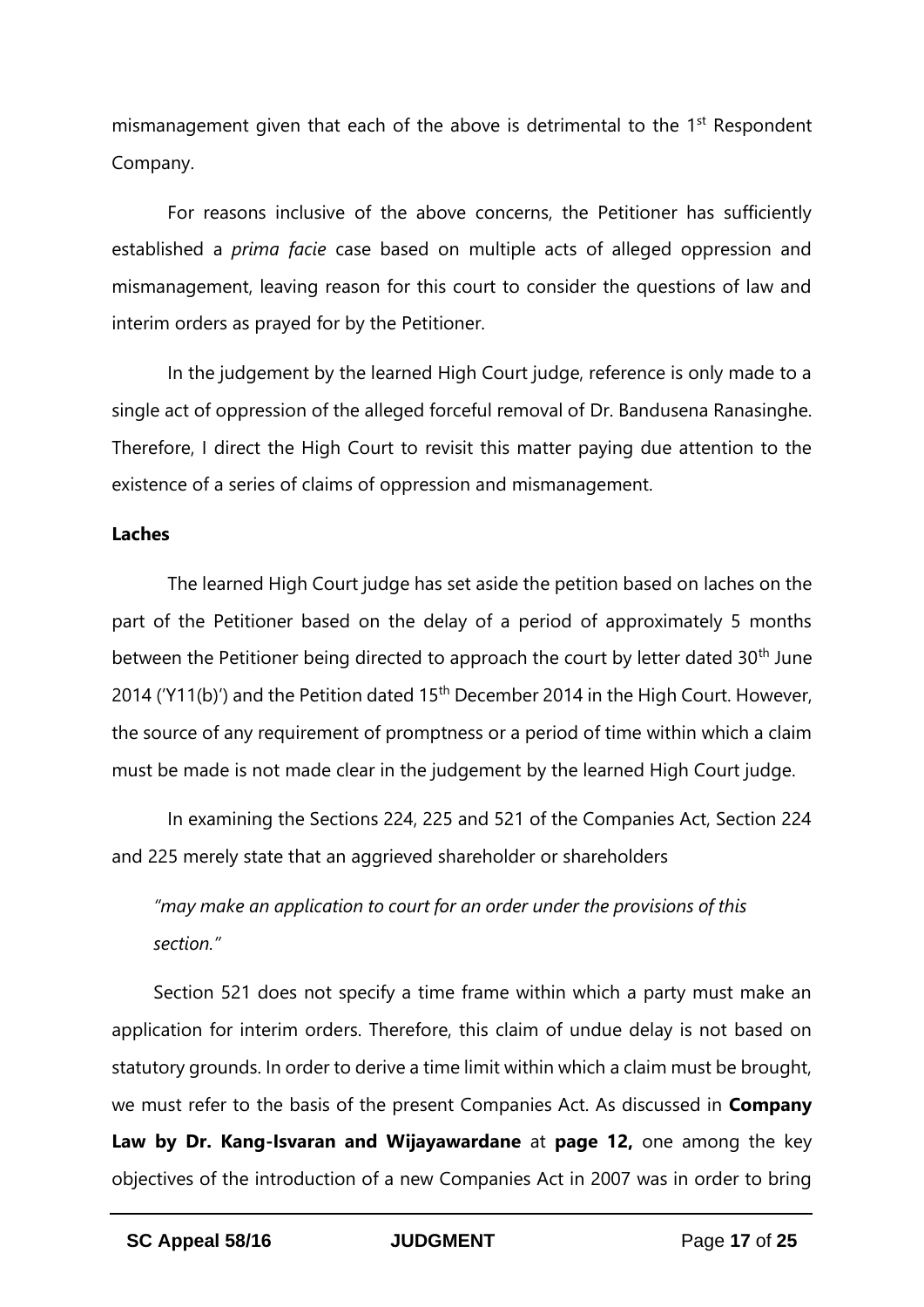clarity to the law regarding companies. Many of the processes were simplified and streamlined while minority shareholder rights were pertinently taken into account as the previous legislation had failed to do. In this process of bringing clarity, time limits for most processes have been introduced. For instance, in reference to the delay by the Respondents, the time limit of 20 working days for the notice of resignation of a Director, which the 1<sup>st</sup>-4<sup>th</sup> Respondents have failed to comply with as enumerated above, is an express statutory time limit imposed by the Company Act, this Section further stands evidence to the fact that the basis of the current Companies Act is to provide clarity and streamline the process of the functioning of a company. For this reason, it is not simple oversight by the legislators through which a time limit has not been imposed on applications for oppressions and mismanagement

Examining the jurisdiction of India which retains the Section on Oppression and upon judgements of which the Respondent bases a defense of laches on, the time limit is not imposed directly through the Indian Companies Act 2013 but is imposed by Section 137 of the Limitations Act of 1963. The section states applications must be made within a period of *3 years*. Such limit is to be considered "*as the case may be"*  according to Section 433 of the Indian Companies Act 2013. Even in relation to the time bar of 3 years, there is therefore uncertainty as to its application as it is not directly through the Companies Act 2013 of India, and the same act allows for discretion in the application of this limitation and thus, in many cases this requirement is waived based on circumstances of the case.

Further, as demonstrated in the case of **A Brahmaraj vs. Sivakumar Spinning Mills Pvt. Ltd., Tirunelveli-6 & Others (1984) 1 MLJ 376**, it was considered in the Madras High Court that:

*"There could, therefore, be no doubt that the oppression or the conduct of the affairs of the company in a manner prejudicial to the public interest has to be continuous and shall have persisted up to the date of the filling of the petition under s.397 and/or 398 of the Act. lf the state of affairs existing on*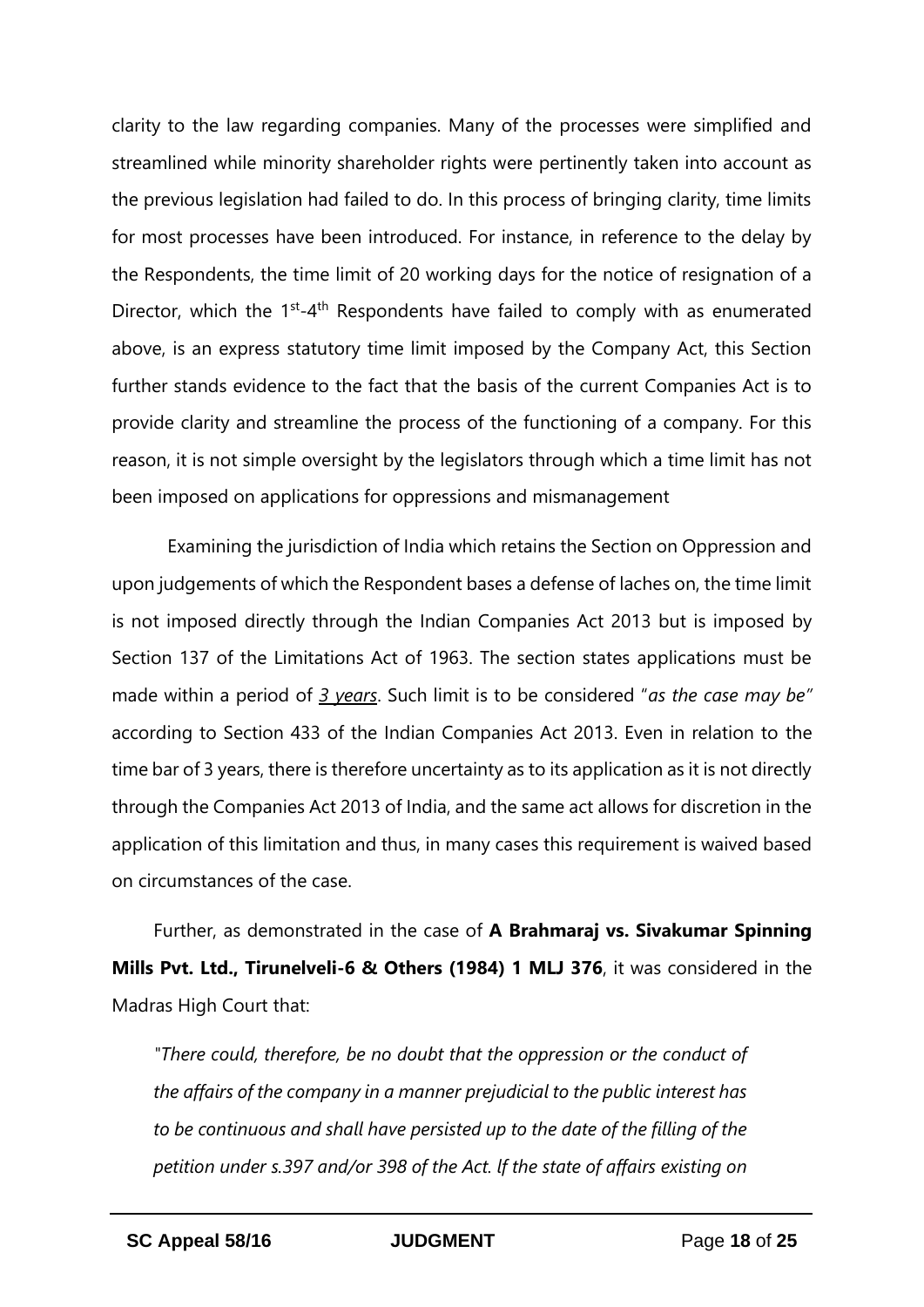*the petition is the main criterion for invoking the jurisdiction under Ss. 397 and 398 and the oppression complained of or the conduct of the affairs complained of, should be existent on the date of the petition as in the case of a continuing wrong and the relief asked for is only with a view to put an end the matters complained of, we are unable to see how any question of limitation could arise at all."*

Thus, if the act of oppression and/or mismanagement complained of is continuing in the state of affairs to the date of the petition, there is no reason for a limitation to be imposed as the act of oppression has not concluded, despite isolated trigger events being discussed.

Additionally, even in the cases where laches was seen as a ground for applications to be barred by limitation, the laches were in the period of an extensive number of years, as opposed to a number of months as in the instant case.

In the case of **Shri Raj Kumar Gupta vs. D.P Gupta & Co. (P) Ltd. & others (2008) 84 CLA 390 (CLB)** the delay of 10 years was considered abnormal and such delay was to be considered important regardless of the Limitations Act. In the case of **S. Sukhdeep Singh Jhikka vs S. Ajit Singh Deogan And Others (2009) 93 SCL 212** a period of 9 years was considered to be too lengthy and the court upheld the limit of 3 years. Hence it could be see that the court in India have applied the laches rule subjectively after carefully considering each scenario.

In the United Kingdom, under the previous Act through which claims for Oppression could be brought forward, it was considered that while laches could act as a deterrent to claims, even a period of 4 years between the mentioned continuing act and the petitioner making an application would not amount to laches limiting the rights of the petitioner, as according to Peter Gibson J in **Re a company (No 005134 of 1986), ex parte Harries, [1989] BCLC 383.**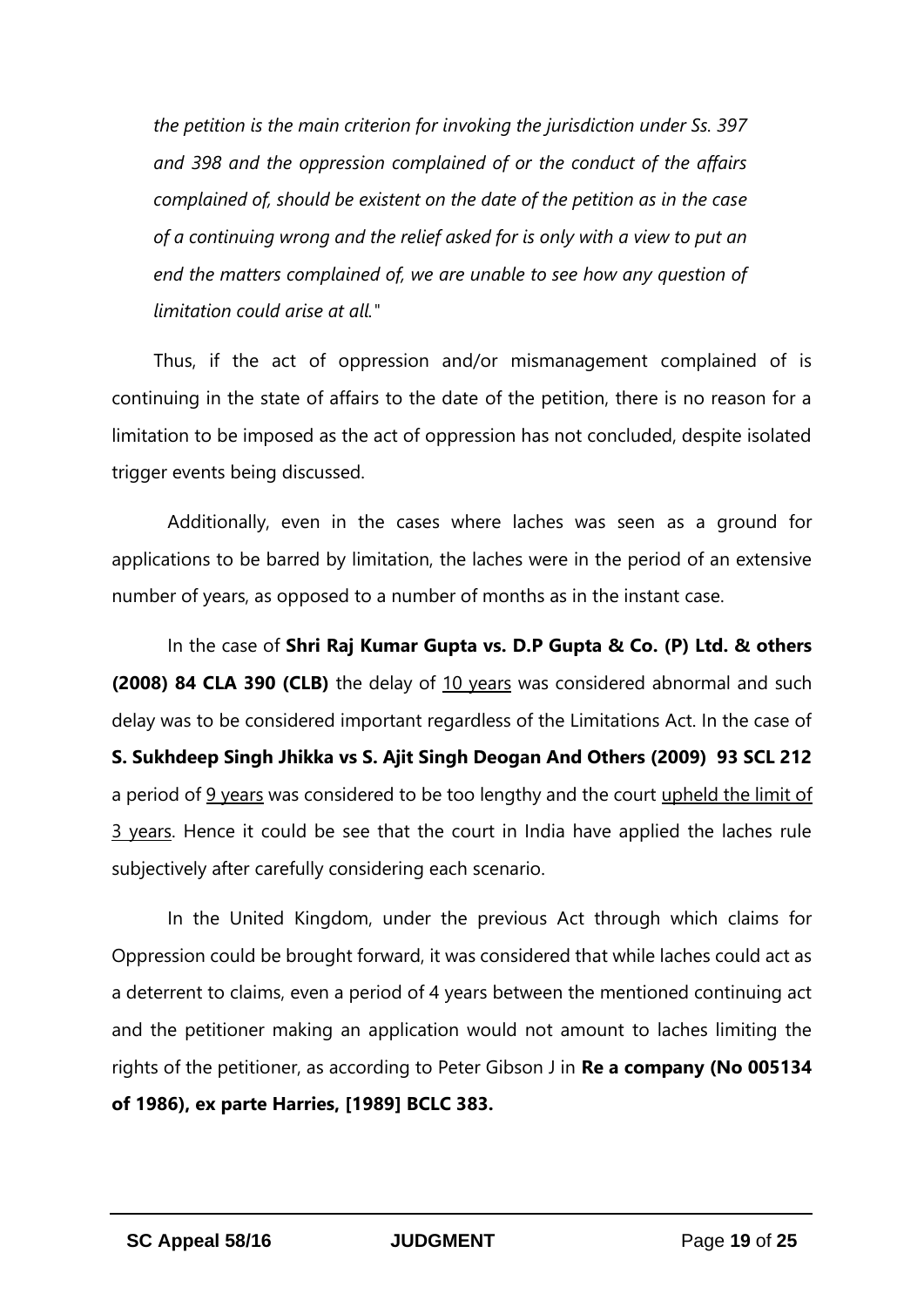Therefore, considering the practical instances of delay or laches acting as a deterrent to applications of Oppression, the periods considered to amount to laches was in a span of a number of years as opposed to months while even the statutory limit entertains applications made within 3 years in other jurisdictions.

One must also keep in mind the detriments of imposing a strict time limit for applications under the provisions for Oppression and Mismanagement. A strict numerical time limit, should it be so imposed, discourages resolution of conflict outside of the system of courts as aggrieved shareholders would be inclined to resort to legal redress through claims, in place of exercising any other remedies available to them, both practically in the given circumstances and statutorily. It would not be feasible for shareholders to waste time attempting to resolve conflict outside court at the expense of the claim being time barred thereafter, should such attempts fail. It is not in the best interest of Companies, shareholders or even of court to promote such a view.

Additionally, any short period of time does not allow for the parties to further investigate matters, gather evidence, resort to negotiation or further substantiate their claim. It also creates the dilemma of the shareholders questioning the exact number of claims that should exist to make a claim under Oppression and mismanagement as one act is insufficient, but waiting for the commission of multiple or continuing acts may limit the claim due to delay. This would be contrary to the basis of the Companies Act in attempting to bring clarity to company law in Sri Lanka.

For this reason, it is my belief that the standard that must be adopted in assessing the period of time in which a party is expected to bring a claim must take into account the circumstances of each individual case, as opposed to a rigid numerical standard. A standard of "a reasonable period of time in the given circumstances" is more apt for the given purpose. This encompasses the standard of *"as the case may be"* while not accommodating for extensive delays in terms of years having elapsed following the commission of such activity in contravention of Section 224 or 225.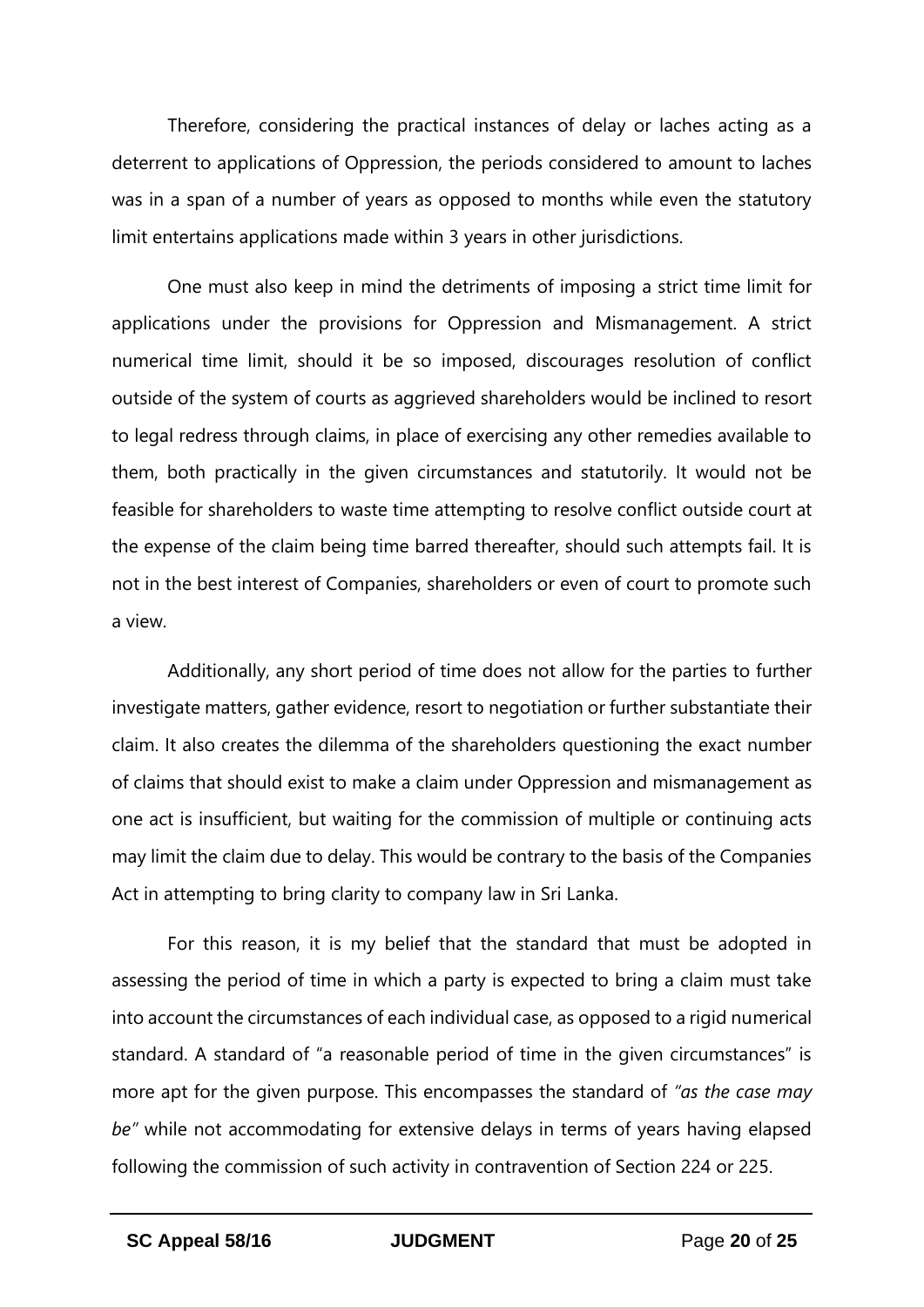Thus, I am in no way refusing to acknowledge that laches and/or delay may be a ground to refuse remedy under Section 521, however, such refusal must only be resorted to where unjustifiable, unreasonable, or abnormal extensive delay exists. This is in line with the lack of a statutory guideline of a numerical value of time, upon which courts may take the facts of each case into account, in weighing reasonable circumstance against legal principles.

In examining the instant case, I am of the view that this delay in application is in no way an unjustifiable, unreasonable or abnormal extensive period of time, being of 5 months, and thus does not amount to laches or complicity on the part of the Petitioner.

Additionally, I am inclined to respectfully defer to the judgment by the learned Judge of the High Court on multiple grounds. Firstly, as discussed above, the Petitioner is not guilty of laches taking into account the period of delay in the instant case. Secondly, the learned High Court judge has referred only to one of the claims made by the petitioner and I am of the view that all relevant claims must be taken into consideration in assessing the interim orders to be granted as such series has been alleged and put forward by the Petitioner. Thirdly, the learned High court refers to "interim injunctions" in the Order dated  $3<sup>rd</sup>$  December 2015 whereas the Petitioner expressly prays for Interim Orders, recognizing the distinction between the remedies.

Finally, I am of the view that the Petitioner's claims are supported by evidence additional to the claim of a forged letter which the Petitioner has failed to produce. While I am in agreement with the learned High Court Judge in the fact that the Petitioner has not sought redress through the remedies available under Section 483, I defer in that this is attributable the larger claim of laches in relation to the series of events claimed and the evidence produced in addition to Form 20.

Therefore, as enumerated above, I am of the view that the Petitioner is entitled to remedies available under Section 521 of the Act.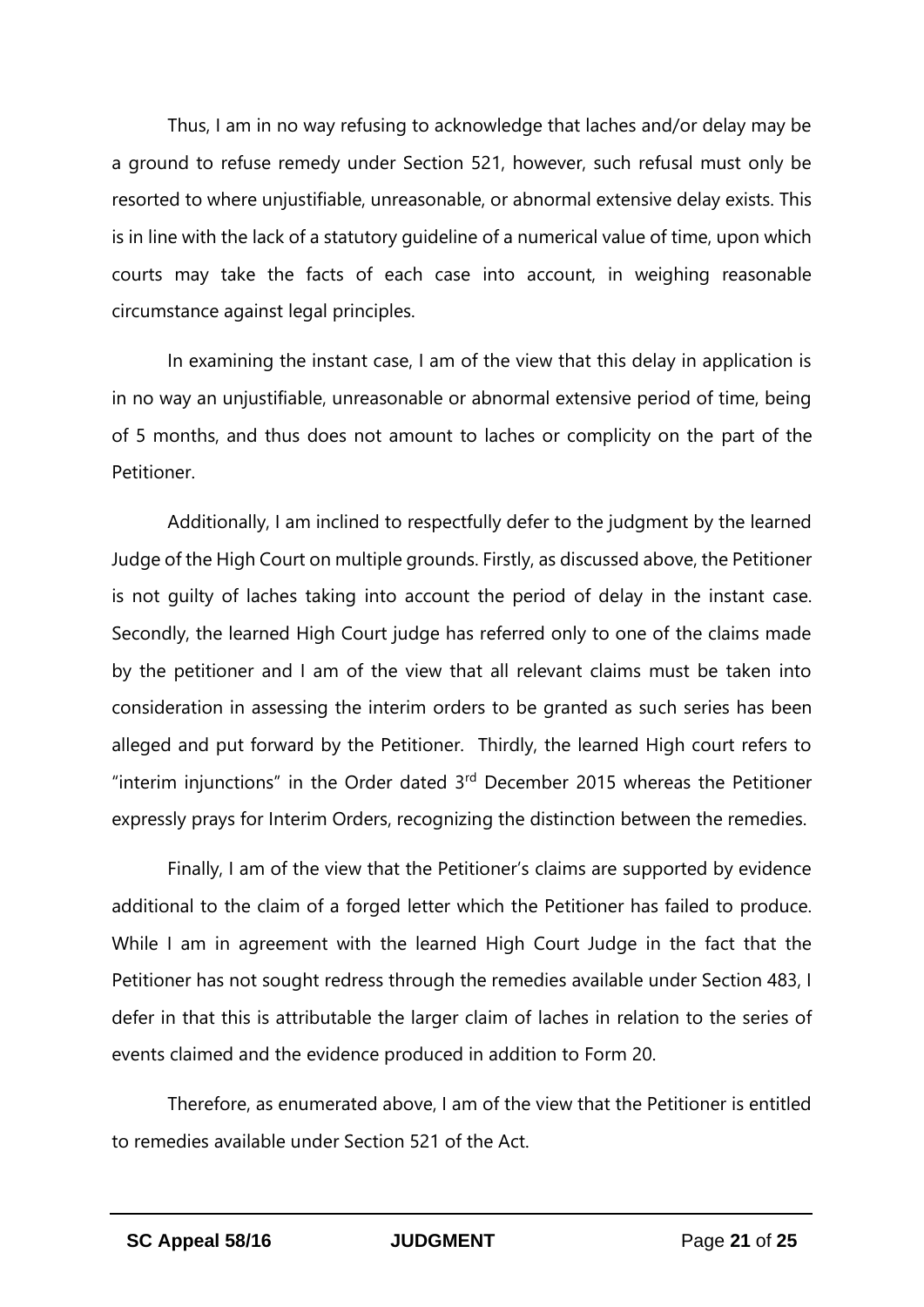### **Jurisdiction to grant interim orders**

As enumerated above, both Section 224(3) and 225(3) allow for the court to exercise its powers as provided for by Section 521 of the Companies Act, which states as follows:

*"(1) Subject to the provisions of subsections (2) and (3), pending the making of a final order in any application or reference to court made under this Act, the court may on the application of a party to the proceedings, make such interim order, including a restraining order, as it thinks fit."*

In the instant case the Petitioner has made an application to the High Court requesting for the grant of interim orders, which was refused. However, in examining the present case, taking all above circumstances into account, I am of the view that certain interim Orders as prayed for are justified in the interest of justice, and in compliance with Section 225(3) in making an order that is "just and equitable".

However, I wish to clarify the standard of intervention given the concern of interference with the internal affairs of a company by a Court, being too intrusive. It is my understanding that courts are cautious, and rightfully so, in exercising its powers to intervene in the conduct of any Company. However, The Courts as a regulatory body and as of bearing the obligations of upholding justice, must exercise such powers where there is a lapse of such fairness or equity in such a manner that the Company itself and stakeholders are threatened, Mismanaged and oppressed for the personal benefit of those in control of the powerful tool that is a Company of a separate legal personality.

This contention that the court does not have jurisdiction to interfere with the internal affairs of the company has been addressed previously. For instance, in the case of **Burland and Others v. Earle and Others (1902) AC 83,** it was held that it is an elementary principle that a court has no jurisdiction to interfere with the internal management of companies acting within their powers. Another case is that of **Lee v.**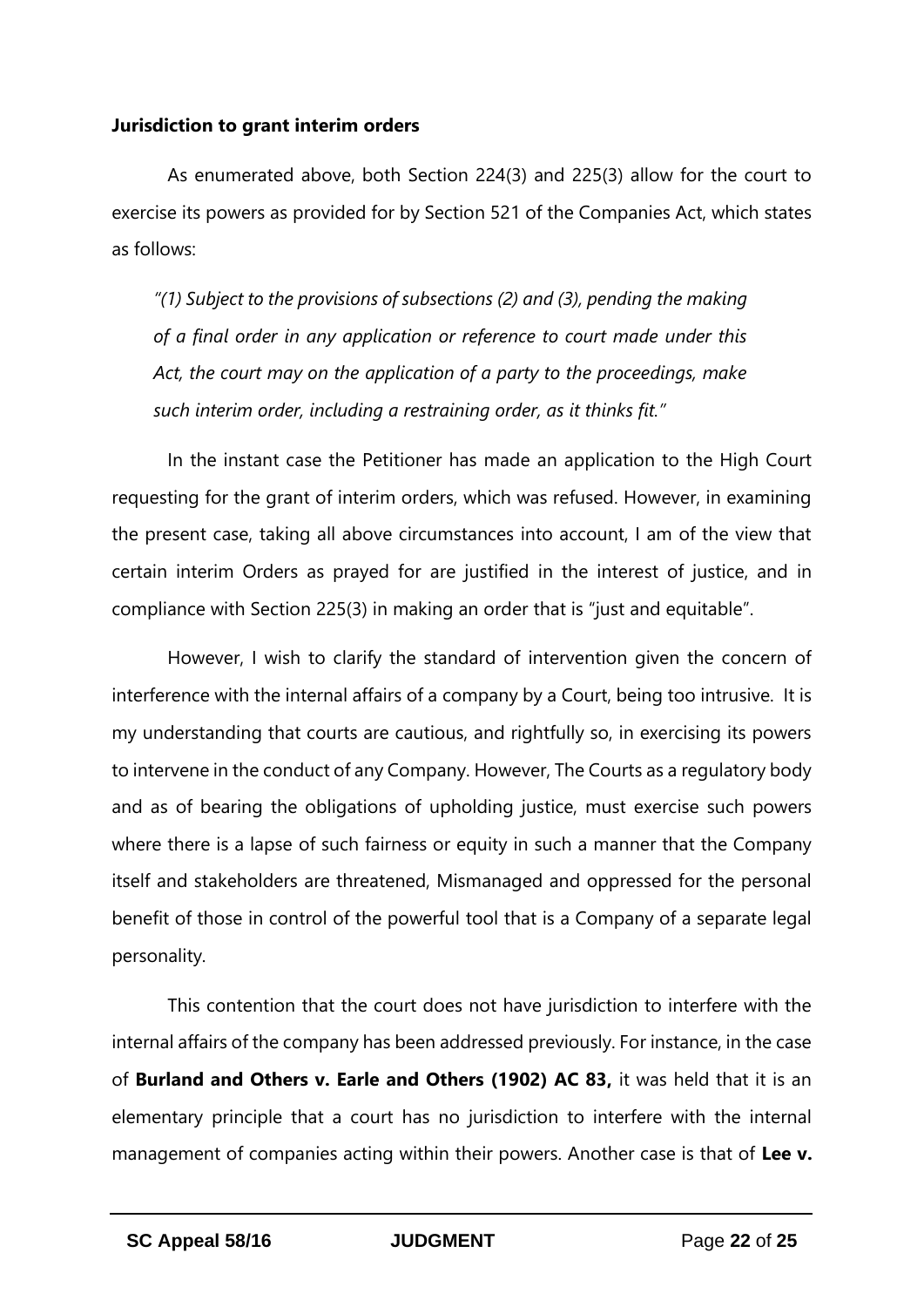**Chou Wen Hsein and Others (1985) B CLC 45,** where a Director was expelled by his fellow Directors it was held that even if one or more Directors acted from ulterior motives the expulsion would be effective; presumably this is because the act of the other Directors if improperly motivated is voidable not void.

However, the stance in Sri Lanka was confirmed by the case of **Unipak Ltd. And Others V. Amarasena 2002 3 SLR 173** in which A. M. Somawansa, J. in the Court of Appeal were to decide on a case with the material facts bearing certain similarities to the instant case. The Learned Judge upon discussing the prior mentioned cases **Burland and Others v. Earle and Others** and **Lee v. Chou Wen Hsein and Others** further mentioned the case of **Re the Langham Skating Rink Company (1877) 36 CT 605** and stated as follows:

*"However, it appears to me that another elementary principle originates from these decisions and that is that if the acts complained of are ultra vires its powers then the court will interfere. This principle was recognized in Re The Langham Skating Rink Company where it was observed that the power to manage the affairs of a company vests with the Directors and it is settled law that a court will not interfere with such power unless strong grounds are shown for doing so."*

In the Unipak case, it could be seen that the petitioner-respondent has shown strong grounds for the court to interfere. One being her unlawful removal from the Board of Directors on or about 27th December, 1984, by the 2nd and 3rd respondentsappellants. In the petition of appeal as well as in the written submissions filed by the respondents-appellants it is contended that the respondents-appellants acted well within the powers conferred on them by the Articles of Association in removing the petitioner-respondent from the Board of Directors. Unfortunately, except for the bare statement that they acted well within the powers conferred on them by the Articles of Association the respondents- no appellants have failed to adduce any evidence to establish this fact. No evidence as to the procedure adopted was in conformity with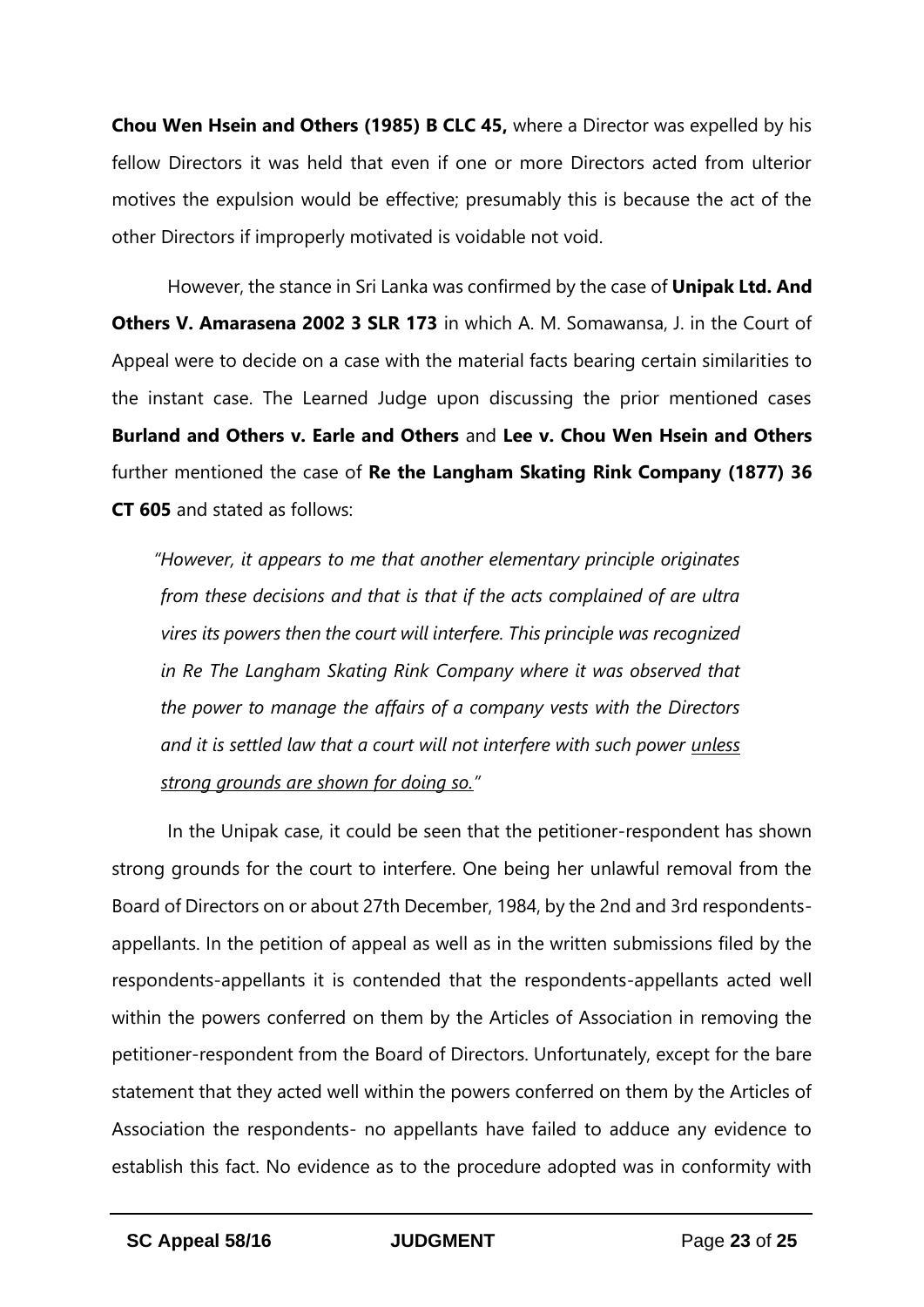the powers conferred on them by the Articles of Association or in fact that they adopted any procedure other than informing the Registrar of Companies that the petitioner-respondent has been removed from the Board of Directors. In fact, there is no evidence that the removal was communicated to the petitioner-respondent.

As in the above mentioned facts, there is no reasons upon examination of the *prima facie* case to believe that the Respondents proceeded to remove Director Dr. Bandusena Ranasinghe in an exercise of powers intra vires or for the best interests of the Company. There is no reason as at present, based on the arguments by the Respondents, to believe that the  $2^{nd} - 4^{th}$  Respondents incorporated the 5<sup>th</sup> Respondent Company or continued to conduct business in competition with the 1<sup>st</sup> Respondent Company for the best interest of the 1<sup>st</sup> Respondent Company or the Petitioner. Thus, I am of the view that there exist strong grounds to grant Interim orders as necessary, upon such terms and conditions as appear Just and Equitable in the instant case, as required by sections 224(3) and 225(3).

#### **Conclusion**

With the aforementioned circumstances, I answer the question of law raised by the Petitioner affirmatively.

On careful analysis of the materials that was produced before the learned High Court Judge, I am of the view that the finding of the learned High Court in order dated 03.12.2015 in case no. 59/2014/Co is incorrect. Accordingly, I grant the following interim orders:

a) an Interim Order setting aside the resignation of Dr. Bandusena Ranasinghe from the position of Director of the  $1<sup>st</sup>$  Respondent Company, as enumerated in the submitted Form 20.